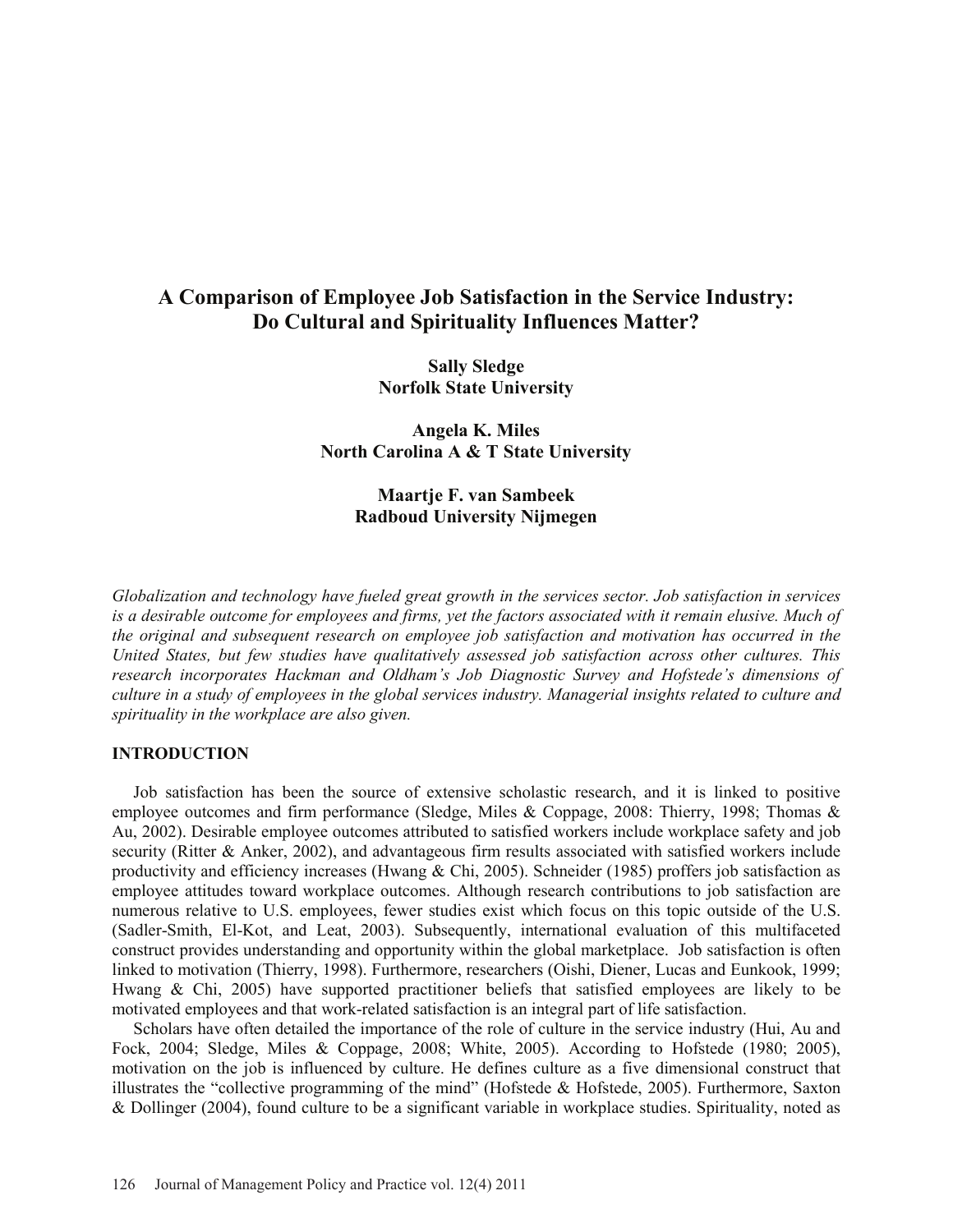values (Wheaton & Baird, 2002) and the search for the sacred (Zellars & Perrewé, 2003) promotes respect and concern for community (Miles, Sledge & Coppage, 2008). This concept has been linked to life satisfaction (Emmons, 1999) and workplace benefits such as improved turnover, economic profits and job satisfaction (Barro & McCleary 2003; Cavanagh & Bandsuch, 2002). As the concepts of employee motivation, culture and spirituality continue to emerge, their impact on employee job satisfaction remains an important inquisition, and thus is the focus of this study.

 Specifically, this study investigates the topic of job satisfaction in the service industry in three countries: Canada, Mexico, and the Netherlands. Hackman and Oldham's Job Diagnostic Survey (1975) is employed to qualitatively evaluate job satisfaction among service workers and applicability of a U.S. based job satisfaction theory to other cultures. Hofstede's (1980, 2005) cultural dimensions are considered in the analysis to emphasize the impact of culture in the workplace.

 This research makes an important contribution to the international business literature as it answers calls for additional qualitative research in the area of cross-cultural management studies (Marschan-Piekkari & Welch, 2004). Moreover, qualitative studies benefit from a rich data set developed through focused listening techniques, personal two-way communication, and awareness of non-verbal cues and cultural contexts, all of which are difficult to discover in quantitative work. Thus, the findings supplement prior quantitative work completed on job satisfaction among service workers worldwide.

 This work continues as follows. First, a brief review of Hackman and Oldham's Job Diagnostic Survey (1975) and its applicability to the current study is provided. Secondly, the concept of culture and its relevance to job satisfaction is presented. Next, a synopsis of spirituality in the workplace and its links to job satisfaction is given, followed by methodology and results. Finally, conclusions and directions for future research are given.

### **Hackman and Oldham's Job Diagnostic Survey**

 Hackman and Oldham's (1975; 1980) Job Characteristics Model (JCM) led to the Job Diagnostic Survey (JDS), which is one of the most frequently cited job satisfaction models in the business literature (DeVaro, Li and Brookshire, 2007; Pierce, Jussila and Cummings, 2009). Its wide usage is attributable to its production of repeated confirmatory results for more than 30 years (Piccolo & Colquitt, 2006). In the JCM, 5 dimensions describe employee motivation on the job. They are as follows:

*Skill Variety* – the degree to which a job utilizes a mix of employee knowledge, skills and abilities

*Task Identity* – the degree to which a job involves completing a whole and specified project or piece of work

*Task Significance* – the degree to which a job makes a recognizable impact or contribution in the lives of others, whether they be inside or outside of the organization

*Autonomy* – the degree to which a job allows a worker independence and freedom in scheduling tasks and determining how the work will be accomplished

*Feedback* – the degree to which a job gives a worker data regarding the effectiveness of his or her efforts, either directly or indirectly

Hackman and Oldham (1975) note that these 5 key job dimensions are associated with and may produce 3 critical psychological states for workers, which are:

*Experienced Meaningfulness* – a state of cognition where employees perceive their work as being valuable and worthwhile. Linked to skill variety, task identity and task significance.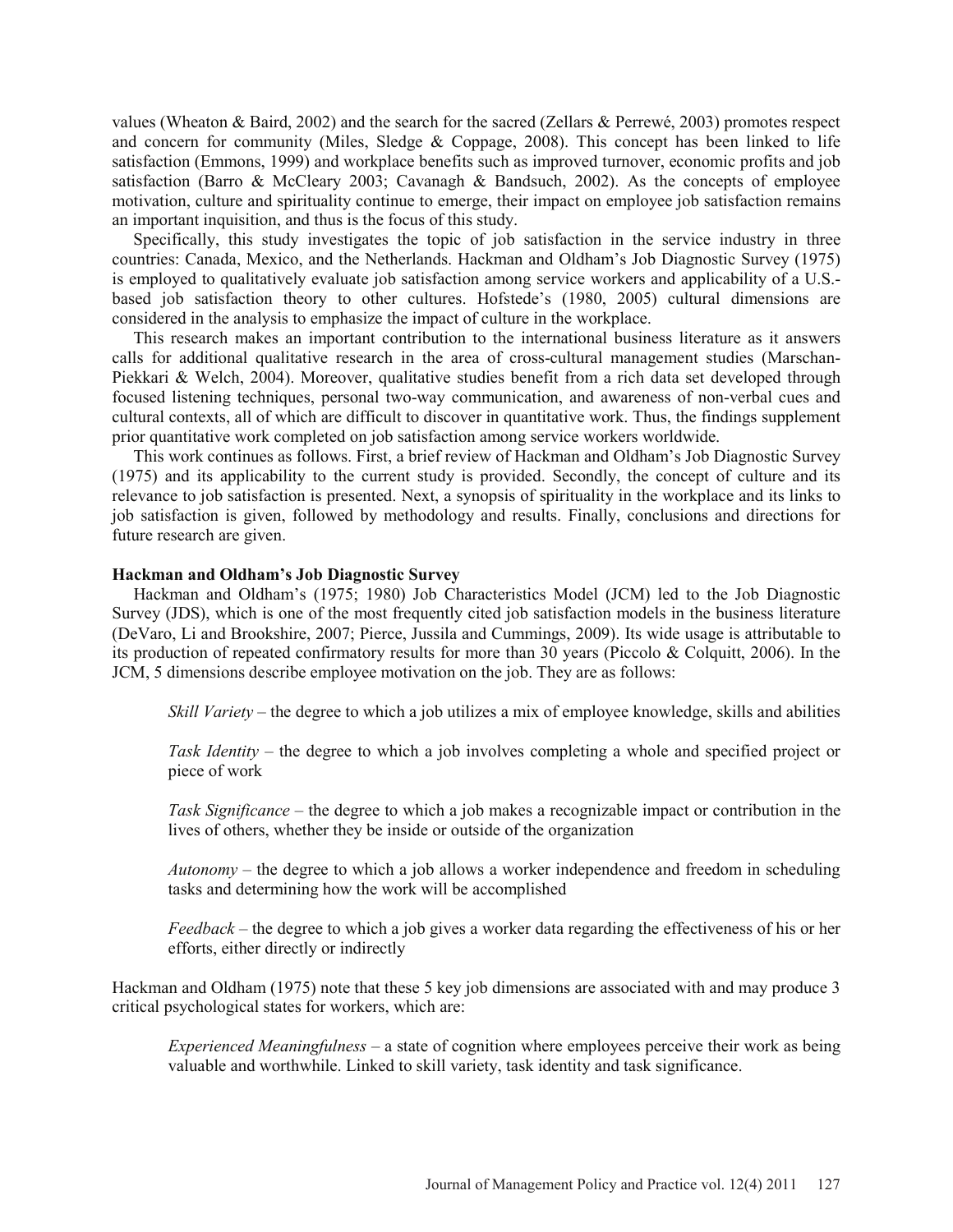*Experienced Responsibility* – the extent to which an employee feels accountable personally for the outcomes of the work they perform. Linked to autonomy.

*Knowledge of Results* – the extent to which an employee, on a regular basis, is knowledgeable about and comprehends how effective they are performing their job tasks. Linked to feedback.

According to the JCM, these 3 states may be followed by *affective outcomes* for workers such as:

*Enhanced Job Satisfaction, Internal Motivation at Work,* and *Growth Satisfaction.* 

 In the model, worker autonomy and feedback for the worker are more noteworthy than job characteristics. Hackman and Oldham (1975; 1980) suggested that workers with greater internal needs for professional growth (the growth need strength dimension) would have a more positive response to job enrichment than other workers would (Garg & Rastogi, 2006). Hackman and Lawler (1971) stated that an employee's individual need for growth and development should be a part of studies on job satisfaction. However, due to the exploratory nature of this research, this dimension has been omitted from the current study.

 Using the work of Gomes (2003) and Lee-Ross (2005), we found that the JDS was appropriate for this study as it considers the particular aspects of the service industry such as personal relationships and it also allows for variances in culture, background and personality among the survey participants. This coordination of model and research is significant as service jobs are role-based rather than task-based. Thus, the social aspects of the job are related to job performance. By using the JCM and the JDS, we can effectively document these information rich aspects of the work with qualitative research methods.

 Some authors have stated that the JDS needs to be revised in order to produce the most accurate results (Corderly and Sevastos, 1993). In particular, they point out that positively phrased questions related to the JDS job dimensions are preferable to negatively worded questions in order to avoid dimensionality concerns. We have incorporated this concern into our work by using positively worded phrases for the JCM concepts in our survey. Another concern revolves around the impact of the education level of the respondents. This concern was dismissed by Kulik et al. (1986) who found that less educated workers were in fact able to distinguish between dimensions and thus education level was not a moderating factor in the model. Other authors, such as Katz and Kahn (1978) have confirmed the core job dimensions of the JDS.

#### **Hofstede Framework: Culture's Influence**

National culture has been shown to be an important variable in global research (Kogut  $\&$  Singh, 1988; Saxton & Dollinger, 2004) and many international business scholars have included it in their research. In a study by Smith and Schwartz (1997), nationality was responsible for almost 3 times more variance in respondent answers to job surveys than demographic factors such as age, gender and education level. In a 1995 study on U.S and European managers, Schlegelmilch and Robertson found that the country variable, which was used as a proxy for culture, accounted for differences in workplace values perceptions among the 2 groups. Lenartowicz and Roth (2001) discovered that subcultures within nations affect employee motivation and business performance, which underscores the importance of culture in International Business research. As one of the first global management scholars to write about natural culture, Hofstede (1980; 2005) is the most often cited cultural scholar in the international business literature (Chandy & Williams, 1994). His paradigm paved the way for many other cross-cultural research studies. Many academics have replicated Hofstede's findings since his initial results were published over 25 years ago including Kogut and Singh (1988), and Sondergaard (1994). Barkema and Vermeulen (1997) established content validity in his 5 dimensions of culture using data from 1966-1994. Over twenty years later, Sivakumar and Nakata (2001) noted the strength of the conceptual basis of the Hofstede framework. Moreover, Hofstede confirmed the validity of his dimensions 25 years after introducing them (Hofstede  $\&$ Hofstede, 2005).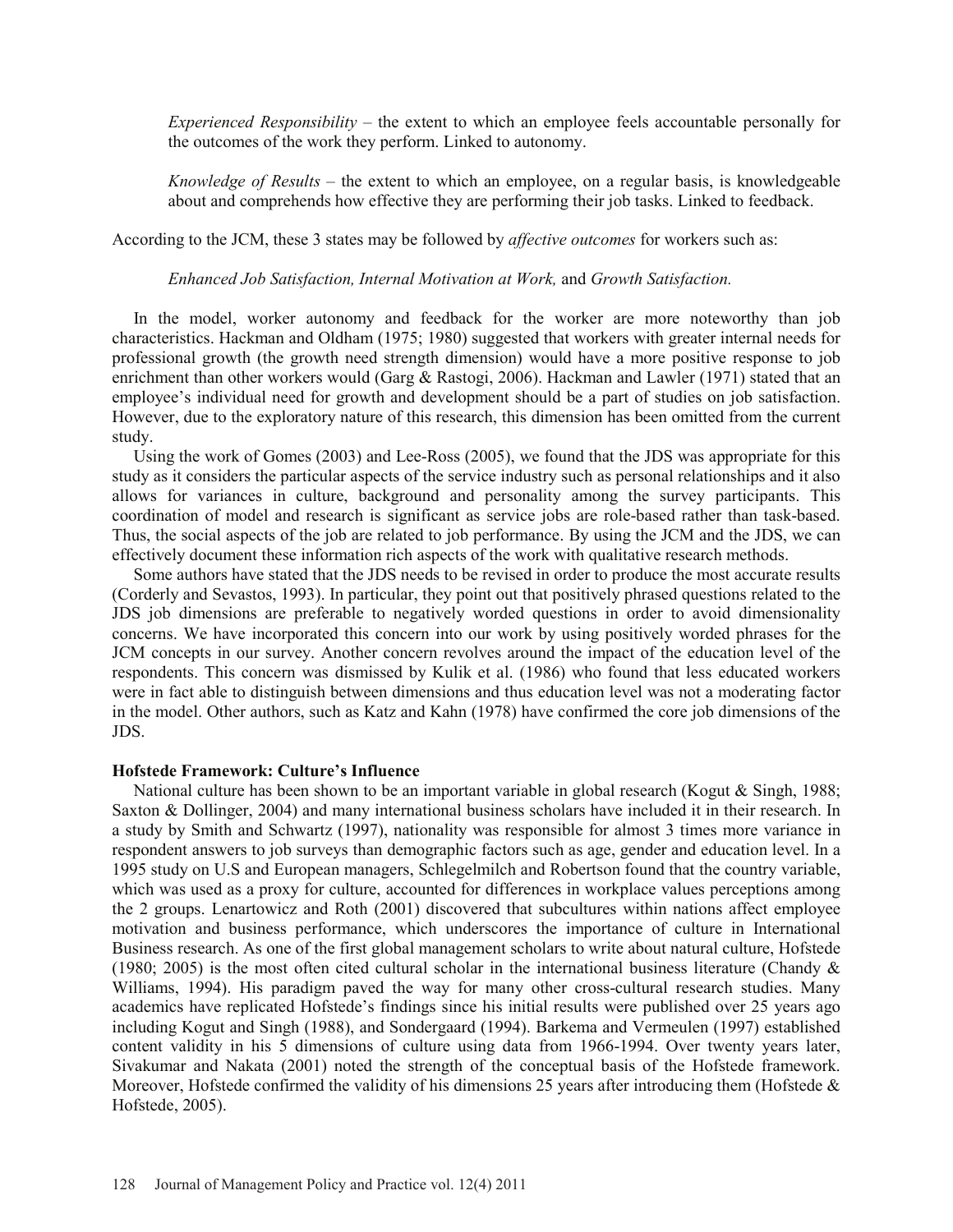In his initial studies, Hofstede (1980) indicated that national cultures exist worldwide. He further suggested that these cultures direct behaviors of individuals within a country and explain variances in their preferences. Hofstede's original study included over 120,000 IBM employees located in 40 countries, and later he added 13 additional nations to support the theory using his Value Survey Module. Originally, four cultural dimensions were identified. A fifth dimension was added in a later study (Hofstede & Bond, 1988) with the input of Chinese scientists to avoid western mindset biases. The dimensions are as follows.

*Power distance* - The degree to which control and influence are distributed unequally; the degree to which people accept that some have more power in society than others. High power distance means power is distributed unequally in the society.

*Individualism versus Collectivism* – The concepts of "I and Me" versus "We and Us"; the degree to which people reference self or the group in making decisions. High individualism means individualism is valued in the society.

*Uncertainty Avoidance* – The degree of risk aversion; the degree to which people are comfortable with the unknown. High uncertainty avoidance means the society is avoidant of uncertain situations.

*Masculinity versus Femininity* – The desire for material possessions and recognition versus the desire for relationships and family; the degree to which gender roles are determined in a society. High masculinity means wealth, possessions and material items are valued and gender roles are strictly defined in the society.

*Confucian Dynamism also known as Long-Term Orientation* - Long-term versus short-term orientation; the degree to which people favor saving face in relationships and respect tradition. High Confucian dynamism means that the society prefers to save face and emphasize long-term goals and objectives over short-term goals and objectives.

 These dimensions offer indicators of intercountry cultural differences and similarities as well as intracountry variations in tastes and preferences. Although some researchers (Brannen and Salk, 2000) suggest that the convergence of economies worldwide may lead to the global assimilation of business values and other scholars (Ohmae, 1985) argue that world cultures are converging, ample research supports Hofstede's (2005) contentions that cultural values vary around the world, and that national culture cannot be disregarded in the business world (Kogut & Singh, 1988; Sondergaard, 1994). Therefore, the dimensions will be used here to explore motivating factors among employees in three countries that exhibit cultural, economic, industrial, social and geographic diversity.

### **Spirituality in the Workplace**

 Spirituality in the workplace as noted earlier has been linked to workplace benefits (Barro & McCleary 2003; Cavanagh & Bandsuch, 2002; Miles, Sledge & Coppage, 2008). Although traditionally ignored in management literature, the construct now is being studied more often. Volumes of work have been dedicated to this dimension, and studies on spiritual development, personality (Mohamed, Wisnieski, & Syed, 2004), values and ethics (Jurkiewicz and Giacalone, 2004) have become prevalent. Fernando and Nilakant (2008) contend that spirituality is the catalyst toward reaching self-actualization; while Miles, Sledge & Coppage (2008) have studied cultural and spirituality linkages. Spirituality's relationship to culture and job satisfaction merit its inclusion here. In addition, incorporating spirituality factors into an international evaluation of job satisfaction differentiates this research from many other previous studies.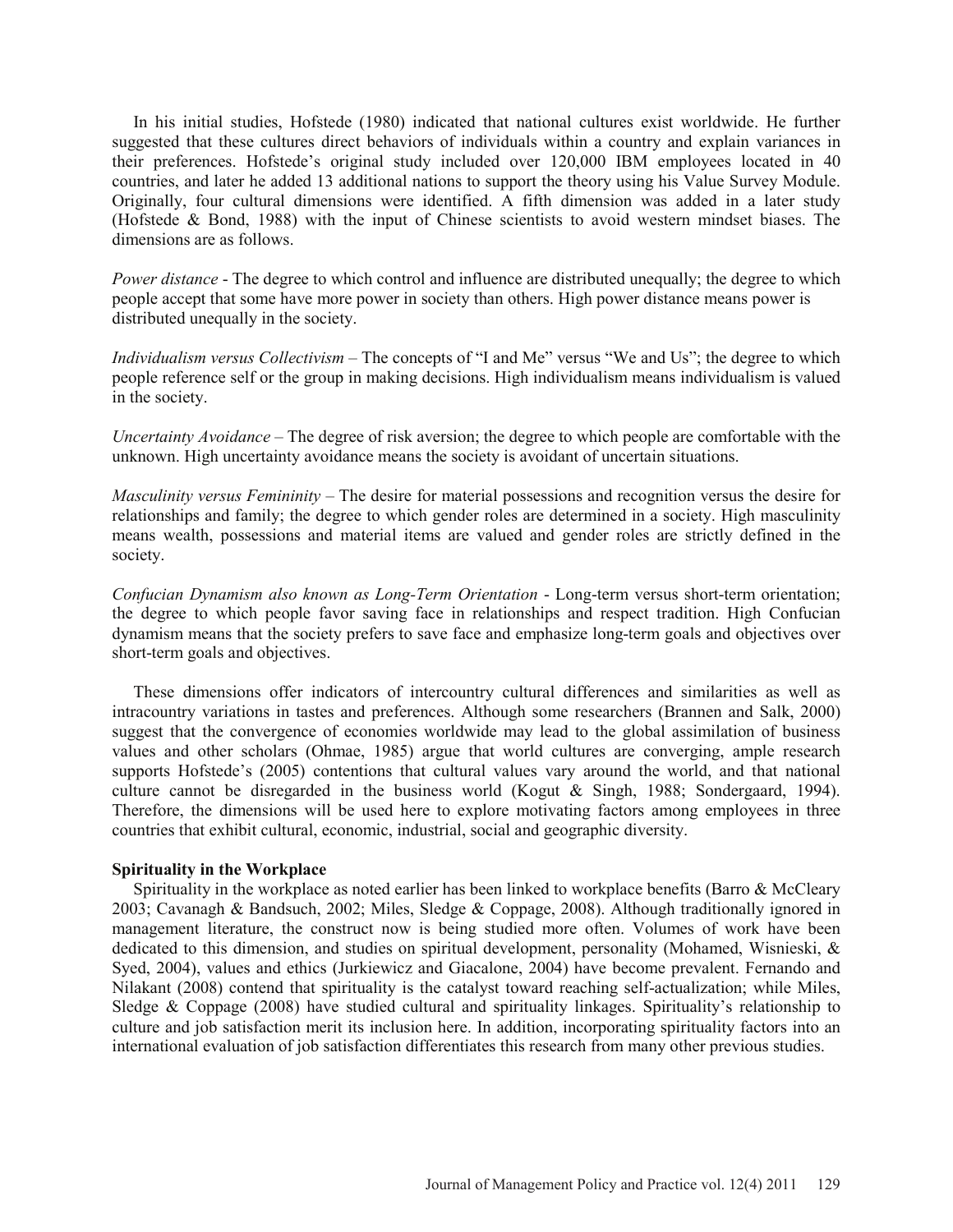### **METHODS**

#### **Measurement**

 An assessment of the literature revealed methodological concerns regarding some of the existing job satisfaction survey instruments (Hwang & Chi, 2005). For instance, the Two-Factor Theory of Herzberg, Mausner and Snyderman (1959) has not been duplicated with consistency outside of the original sample of engineers and accountants from the U.S. Although the Job Description Index (JDI) of Smith, Kendall and Hulin (1969) is one of the most frequently used scales, it was deemed inappropriate for this study because we focus on the services sector and JDI is better suited to manufacturing environments (Hwang & Chi, 2005). The Job Satisfaction Survey (JSS) (Spector, 1985) offers more application to the service industry, but it has not received the confirmatory results that the JDS has in the business literature. Hackman and Oldham's (1975; 1980) Job Diagnostic Survey (JDS) model has been used extensively and successfully in the service industries (Gomes, 2003; Lee-Ross, 2005). Thus, we chose to employ the JDS in the current study. JDS includes desired job outcomes such as employee motivation, job satisfaction levels, and employee growth and development.

 The current study utilizes multiple measures to operationalize the construct of job satisfaction based on previous research (Gomes, 2003; Lee-Ross, 2005). Qualitative research methods that incorporate face to face interviews and observation techniques allow for cultural context to be considered. Thus, face-to-face interviews also allow nonverbal cues to surface during the data collection process and for respondents to have a dialogue with the researchers to ensure that the meaning of the constructs is preserved. For these reasons, we chose to employ qualitative research here to expand upon the numerous quantitative studies that evaluate job satisfaction in the services sector.

 The JDS does not include the cultural aspects of work, which we felt were important based on the cross-cultural makeup of our sample. Therefore, we added Hofstede's (1980; 2005) cultural dimensions to our research to investigate the relationship between job satisfaction and culture. In order to establish congruence between our sample and the national cultural values reported by Hofstede and Hofstede (2005), our surveys contained questions that requested information about the 5 dimensions of culture using 5 point Likert scales. Participants were asked to what degree they agreed or disagreed with statements concerning power distance, individualism, masculinity, uncertainty avoidance and long-term orientation. These answers are shared in the results section of the paper.

 We also included questions on the survey that inquired about the importance of spirituality in the workplace for the service employees. Previous research has shown that spirituality can positively impact job satisfaction and job performance for workers (Cavanagh & Bandsuch, 2002; Miles, Sledge & Coppage, 2008). A summary of responses are found in the results section of the paper.

#### **Sample**

 The study was conducted in service businesses in Canada, Mexico and the Netherlands to achieve international diversity**.** Furthermore, local contacts, participant accessibility, the availability of translators and cooperative management in service sector businesses of interest were considerations in country and location. Service employees were targeted as they include both professional and domestic skilled workers and they comprise the majority of workers in most countries today. Many of the participants were employed in the hospitality industry, in hotels and tourism based jobs. The balance were employed in the education, health care and customer service jobs. This diversity of employers was desirable to gain insights from various sectors of the economy.

 Employees from Toronto, Canada comprised sample A. Employees from Baja, Mexico comprised sample B. Employees from Amsterdam, Netherlands comprised sample C. In each study location, at least 3 workplaces were represented. A diversity of locations is consistent with the theoretical sampling procedure suggested by Glaser and Strauss (1967). Managers were contacted initially about the aims of the research and to gain approval for the study. For each work location management agreed to use the anonymous survey findings to assess employee job satisfaction and business operations. We felt that management commitment was a key success factor to our research. We wanted our work to have practical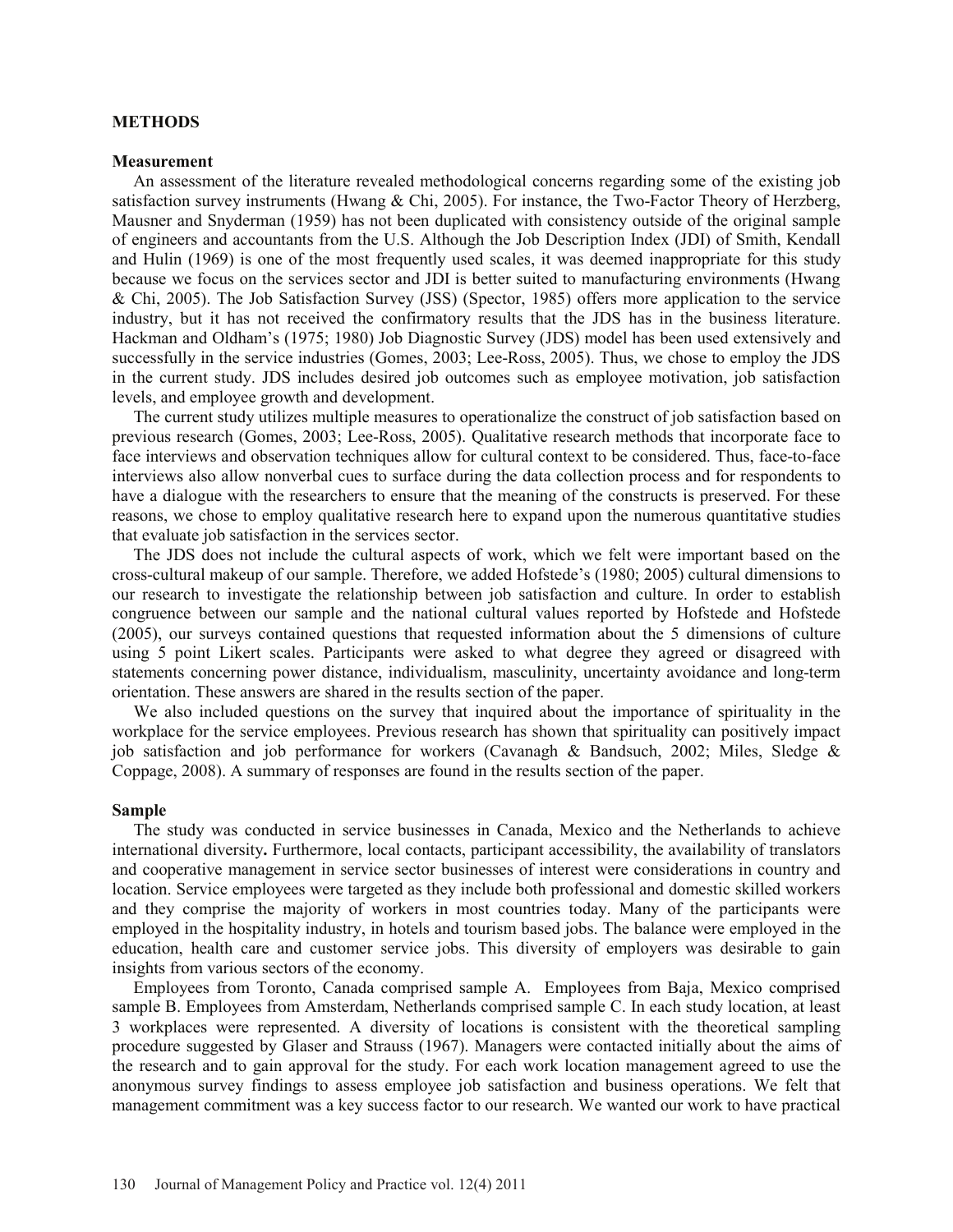implications for those in our study and this commitment from management allowed us to attain this research goal.

 Next, employees were randomly selected and identified for participation in the study due to shift assignment. Managers were consulted regarding the selection of employees to ensure a fair representation of occupations within the samples. Consistent with the recommendations of Glaser and Strauss (1967), operational observations and participation via personal interviews continued until theoretical saturation had been achieved, indicating that respondents were revealing no new information beyond that obtained from previous respondents. Thus, the number of subjects was contingent upon the saturation of information. Approximately 50 employees were selected for interviews at each location, but some interviews could not be completed due to special events, scheduling issues or absenteeism. Accordingly, the sample size was reduced to 40 each for samples A, B and C, for a total of 120. As suggested by the theoretical sampling procedure of Strauss and Corbin (1998), a demographically diverse sample of service employees was included as detailed in Tables 1, 2 and 3.

| <b>RESPONDENT</b> | <b>SEX</b> | <b>POSITION</b>          | <b>AGE</b> | <b>LOCATION</b> |
|-------------------|------------|--------------------------|------------|-----------------|
|                   |            |                          |            |                 |
| C <sub>1</sub>    | Female     | Housekeeper              | 20s        | 1               |
| C <sub>2</sub>    | Female     | Marketer                 | 40s        | 1               |
| C <sub>3</sub>    | Male       | Painter                  | 30s        | 1               |
| C4                | Male       | Painter                  | 50s        | 1               |
| C <sub>5</sub>    | Female     | Manager                  | 40s        | 1               |
| C6                | Male       | Accountant               | 30s        | 1               |
| C7                | Female     | Tour Guide               | 20s        |                 |
| C8                | Male       | Desk Clerk               | 20s        |                 |
| C9                | Female     | Receptionist             | 30s        |                 |
| C10               | Male       | Reservationist           | 20s        |                 |
| C11               | Female     | Marketer                 | 40s        | 1               |
| C12               | Male       | General Manager          | 50s        | 1               |
| C13               | Male       | Concierge                | 60s        | 1               |
| C14               | Female     | Spa Worker               | 20s        | 1               |
| C15               | Male       | Bookkeeper               | 30s        |                 |
| C16               | Female     | Tour Guide               | 30s        | 1               |
| C17               | Male       | Groundskeeper            | 20s        | 1               |
| C18               | Male       | Reservationist           | 40s        | 1               |
| C19               | Female     | Decorator                | 40s        | 1               |
| C20               | Male       | Golf Pro                 | 30s        | 1               |
| C21               | Female     | Receptionist             | 50s        | $\overline{2}$  |
| C22               | Female     | Bookkeeper               | 20s        | $\overline{2}$  |
| C <sub>23</sub>   | Male       | <b>Fitness Trainer</b>   | 20s        | $\overline{c}$  |
| C <sub>24</sub>   | Male       | <b>Assistant Manager</b> | 30s        | $\overline{c}$  |
| C <sub>25</sub>   | Female     | Receptionist             | 40s        | $\overline{c}$  |
| C <sub>26</sub>   | Female     | Waitress                 | 20s        | $\overline{c}$  |
| C27               | Male       | Waiter                   | 30s        | $\overline{c}$  |
| C28               | Female     | Cook                     | 40s        | $\overline{c}$  |
| C29               | Male       | Chef                     | 50s        | $\overline{c}$  |
| C30               | Female     | <b>Bartender</b>         | 20s        | $\overline{2}$  |
| C31               | Male       | Bartender                | 30s        | $\overline{c}$  |
| C <sub>32</sub>   | Female     | Office Clerk             | 20s        | $\overline{2}$  |
| C <sub>33</sub>   | Male       | Supervisor               | 30s        | $\overline{2}$  |

# **TABLE 1 RESPPONDENT DESCRIPTIONS & CODING CANADIAN SAMPLE**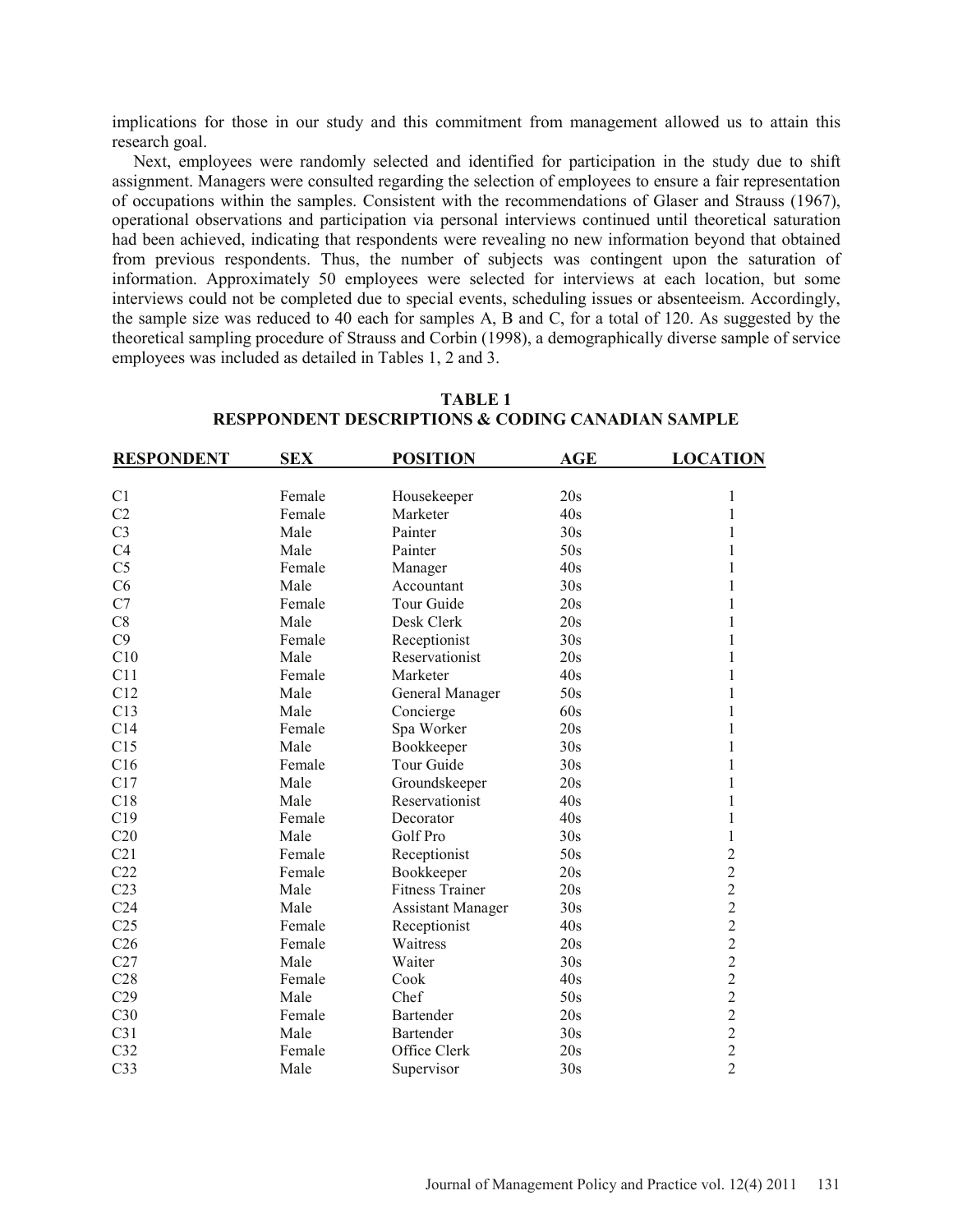# **TABLE 1 CONTINUED**

| <b>RESPONDENT</b> | <b>SEX</b> | <b>POSITION</b>       | AGE | <b>LOCATION</b> |
|-------------------|------------|-----------------------|-----|-----------------|
|                   |            |                       |     |                 |
| C <sub>34</sub>   | Female     | Maid                  | 40s |                 |
| C <sub>35</sub>   | Male       | Handyman              | 40s | 2               |
| C <sub>36</sub>   | Female     | Manager               | 50s |                 |
| C <sub>37</sub>   | Male       | <b>Security Guard</b> | 60s |                 |
| C38               | Female     | Florist               | 30s |                 |
| C <sub>39</sub>   | Male       | <b>Front Desk</b>     | 20s |                 |
| C40               | Male       | Mover                 | 20s |                 |

# **TABLE 2 REPSPONDENT DESCRIPTIONS & CODING MEXICAN SAMPLE**

| <b>RESPONDENT</b> | <b>SEX</b> | <b>POSITION</b>          | AGE | <b>LOCATION</b> |
|-------------------|------------|--------------------------|-----|-----------------|
| M1                | Male       | Accountant               | 30s | 1               |
|                   |            |                          |     |                 |
| M <sub>2</sub>    | Male       | <b>Asst Manager</b>      | 30s | 1               |
| M <sub>3</sub>    | Female     | Bellman                  | 30s |                 |
| M <sub>4</sub>    | Female     | Phone Operator           | 40s |                 |
| M <sub>5</sub>    | Male       | Concierge                | 20s | 1               |
| M <sub>6</sub>    | Male       | Sports Pro               | 20s | 1               |
| M <sub>7</sub>    | Male       | Personal Trainer         | 30s | 1               |
| M8                | Female     | Secretary                | 50s |                 |
| M <sub>9</sub>    | Female     | <b>Tour Guide</b>        | 30s |                 |
| M10               | Male       | <b>Bus Driver</b>        | 30s |                 |
| M11               | Male       | Manager                  | 50s | 1               |
| M12               | Male       | Electrician              | 60s | 1               |
| M13               | Male       | Janitor                  | 50s |                 |
| M14               | Female     | Bookkeeper               | 40s | 1               |
| M15               | Female     | <b>House Cleaner</b>     | 30s |                 |
| M16               | Female     | Maid                     | 20s | 1               |
| M17               | Female     | Maid                     | 20s |                 |
| M18               | Female     | Maid                     | 30s |                 |
| M19               | Female     | Supervisor               | 50s | 1               |
| M20               | Male       | Chef                     | 40s | 1               |
| M21               | Male       | Chef                     | 40s | $\overline{2}$  |
| M22               | Female     | Waitress                 | 20s | $\overline{2}$  |
| M <sub>23</sub>   | Female     | <b>Bartender</b>         | 30s | $\overline{2}$  |
| M24               | Male       | Waiter                   | 20s | $\overline{2}$  |
| M <sub>25</sub>   | Male       | <b>Busboy</b>            | 50s | $\overline{2}$  |
| M26               | Female     | Night Manager            | 30s | $\overline{2}$  |
| M27               | Female     | <b>Exercise Teacher</b>  | 20s | $\overline{2}$  |
| M28               | Male       | Guard                    | 50s | $\overline{2}$  |
| M29               | Female     | <b>Assistant Manager</b> | 30s | $\overline{2}$  |
|                   |            |                          |     |                 |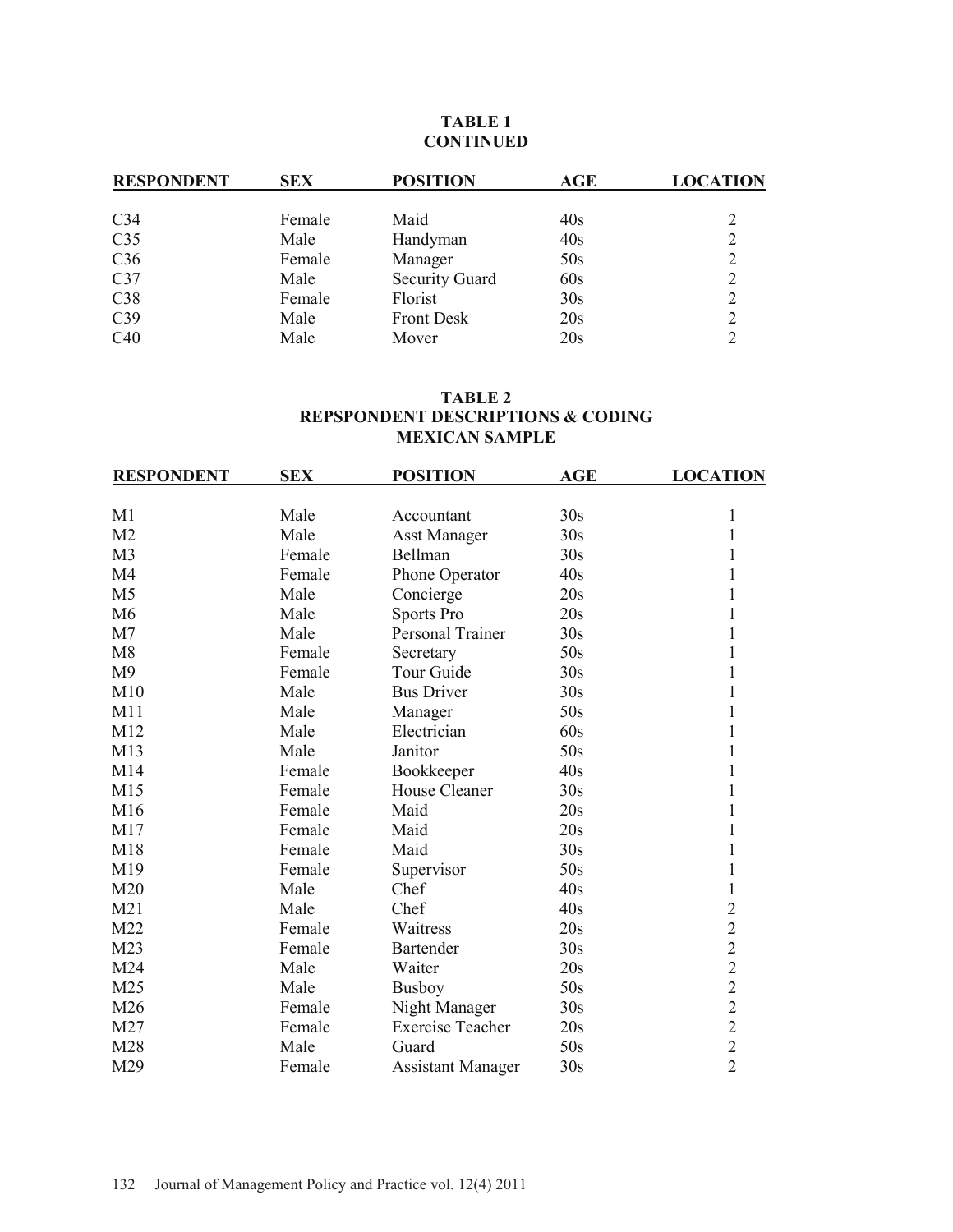# **TABLE 2 CONTINUED**

| <b>RESPONDENT</b> | <b>SEX</b> | <b>POSITION</b> | AGE | <b>LOCATION</b> |
|-------------------|------------|-----------------|-----|-----------------|
| M30               | Male       | Guard           | 40s | 2               |
| M31               | Female     | <b>Nurse</b>    | 40s |                 |
| M32               | Male       | Groundskeeper   | 40s |                 |
| M33               | Male       | Groundskeeper   | 30s | ↑               |
| M34               | Female     | Bookkeeper      | 20s | 2               |
| M35               | Male       | Driver          | 20s | 2               |
| M36               | Female     | Laundress       | 30s | 2               |
| M37               | Female     | Tour Operator   | 40s | 2               |
| M38               | Female     | Receptionist    | 20s | 2               |
| M39               | Male       | Plumber         | 30s |                 |
| M40               | Male       | Accountant      | 50s |                 |

# **TABLE 3 RESPONDENT DESCRIPTIONS & CODING NETHERLANDS SAMPLE**

| N <sub>1</sub><br>Female<br><b>Store Clerk</b><br>1<br>Teens<br>N2<br>20s<br>$\mathbf{1}$<br>Female<br>Flex worker<br>N <sub>3</sub><br>Female<br><b>Sales Assistant</b><br>20s<br>1<br>N <sub>4</sub><br>Male<br>Bartender<br>20s<br>1<br>N <sub>5</sub><br>1<br>Male<br>Cleaner<br>Teens<br>N <sub>6</sub><br>1<br>Male<br>Cook<br>Teens<br>1<br>N7<br><b>Store Clerk</b><br>20s<br>Male<br>1<br>N <sub>8</sub><br>Researcher<br>20s<br>Female<br>1<br>N <sub>9</sub><br>Male<br>20s<br>Phone Operator<br>N10<br>20s<br>1<br>Male<br>Marketer<br>40s<br>1<br>N11<br>Male<br>Teacher<br>1<br>N <sub>12</sub><br>Cashier<br>Female<br>Teens<br>1<br>N13<br>Legal Assistant<br>20s<br>Male<br>1<br>N14<br>Male<br>Café Worker<br>20s<br>40s<br>$\overline{2}$<br>N15<br>Social Worker<br>Male<br>$\mathbf{1}$<br>N <sub>16</sub><br>Nurse Coordinator<br>30s<br>Female<br>$\overline{c}$<br>50s<br>N17<br>Female<br>Pastor<br>$\overline{2}$<br>N18<br>Service Worker<br>50s<br>Male<br>$\overline{c}$<br>N <sub>19</sub><br>40s<br>Female<br>Housekeeper<br>$\overline{c}$<br>Service Worker<br>50s<br>N20<br>Male<br>$\frac{2}{2}$<br>N21<br>40s<br>Male<br>Manager<br>N22<br>40s<br>Female<br>Nurse<br>$\overline{2}$<br>N23<br>Female<br>Caretaker<br>Teens<br>$\overline{c}$<br>N24<br>50s<br>Female<br>Manager<br>$\overline{2}$<br>N25<br>50s<br>Nurse<br>Female | <b>RESPONDENT</b> | <b>SEX</b> | <b>POSITION</b> | AGE | <b>LOCATION</b> |
|------------------------------------------------------------------------------------------------------------------------------------------------------------------------------------------------------------------------------------------------------------------------------------------------------------------------------------------------------------------------------------------------------------------------------------------------------------------------------------------------------------------------------------------------------------------------------------------------------------------------------------------------------------------------------------------------------------------------------------------------------------------------------------------------------------------------------------------------------------------------------------------------------------------------------------------------------------------------------------------------------------------------------------------------------------------------------------------------------------------------------------------------------------------------------------------------------------------------------------------------------------------------------------------------------------------------------------------------------------------------|-------------------|------------|-----------------|-----|-----------------|
|                                                                                                                                                                                                                                                                                                                                                                                                                                                                                                                                                                                                                                                                                                                                                                                                                                                                                                                                                                                                                                                                                                                                                                                                                                                                                                                                                                        |                   |            |                 |     |                 |
|                                                                                                                                                                                                                                                                                                                                                                                                                                                                                                                                                                                                                                                                                                                                                                                                                                                                                                                                                                                                                                                                                                                                                                                                                                                                                                                                                                        |                   |            |                 |     |                 |
|                                                                                                                                                                                                                                                                                                                                                                                                                                                                                                                                                                                                                                                                                                                                                                                                                                                                                                                                                                                                                                                                                                                                                                                                                                                                                                                                                                        |                   |            |                 |     |                 |
|                                                                                                                                                                                                                                                                                                                                                                                                                                                                                                                                                                                                                                                                                                                                                                                                                                                                                                                                                                                                                                                                                                                                                                                                                                                                                                                                                                        |                   |            |                 |     |                 |
|                                                                                                                                                                                                                                                                                                                                                                                                                                                                                                                                                                                                                                                                                                                                                                                                                                                                                                                                                                                                                                                                                                                                                                                                                                                                                                                                                                        |                   |            |                 |     |                 |
|                                                                                                                                                                                                                                                                                                                                                                                                                                                                                                                                                                                                                                                                                                                                                                                                                                                                                                                                                                                                                                                                                                                                                                                                                                                                                                                                                                        |                   |            |                 |     |                 |
|                                                                                                                                                                                                                                                                                                                                                                                                                                                                                                                                                                                                                                                                                                                                                                                                                                                                                                                                                                                                                                                                                                                                                                                                                                                                                                                                                                        |                   |            |                 |     |                 |
|                                                                                                                                                                                                                                                                                                                                                                                                                                                                                                                                                                                                                                                                                                                                                                                                                                                                                                                                                                                                                                                                                                                                                                                                                                                                                                                                                                        |                   |            |                 |     |                 |
|                                                                                                                                                                                                                                                                                                                                                                                                                                                                                                                                                                                                                                                                                                                                                                                                                                                                                                                                                                                                                                                                                                                                                                                                                                                                                                                                                                        |                   |            |                 |     |                 |
|                                                                                                                                                                                                                                                                                                                                                                                                                                                                                                                                                                                                                                                                                                                                                                                                                                                                                                                                                                                                                                                                                                                                                                                                                                                                                                                                                                        |                   |            |                 |     |                 |
|                                                                                                                                                                                                                                                                                                                                                                                                                                                                                                                                                                                                                                                                                                                                                                                                                                                                                                                                                                                                                                                                                                                                                                                                                                                                                                                                                                        |                   |            |                 |     |                 |
|                                                                                                                                                                                                                                                                                                                                                                                                                                                                                                                                                                                                                                                                                                                                                                                                                                                                                                                                                                                                                                                                                                                                                                                                                                                                                                                                                                        |                   |            |                 |     |                 |
|                                                                                                                                                                                                                                                                                                                                                                                                                                                                                                                                                                                                                                                                                                                                                                                                                                                                                                                                                                                                                                                                                                                                                                                                                                                                                                                                                                        |                   |            |                 |     |                 |
|                                                                                                                                                                                                                                                                                                                                                                                                                                                                                                                                                                                                                                                                                                                                                                                                                                                                                                                                                                                                                                                                                                                                                                                                                                                                                                                                                                        |                   |            |                 |     |                 |
|                                                                                                                                                                                                                                                                                                                                                                                                                                                                                                                                                                                                                                                                                                                                                                                                                                                                                                                                                                                                                                                                                                                                                                                                                                                                                                                                                                        |                   |            |                 |     |                 |
|                                                                                                                                                                                                                                                                                                                                                                                                                                                                                                                                                                                                                                                                                                                                                                                                                                                                                                                                                                                                                                                                                                                                                                                                                                                                                                                                                                        |                   |            |                 |     |                 |
|                                                                                                                                                                                                                                                                                                                                                                                                                                                                                                                                                                                                                                                                                                                                                                                                                                                                                                                                                                                                                                                                                                                                                                                                                                                                                                                                                                        |                   |            |                 |     |                 |
|                                                                                                                                                                                                                                                                                                                                                                                                                                                                                                                                                                                                                                                                                                                                                                                                                                                                                                                                                                                                                                                                                                                                                                                                                                                                                                                                                                        |                   |            |                 |     |                 |
|                                                                                                                                                                                                                                                                                                                                                                                                                                                                                                                                                                                                                                                                                                                                                                                                                                                                                                                                                                                                                                                                                                                                                                                                                                                                                                                                                                        |                   |            |                 |     |                 |
|                                                                                                                                                                                                                                                                                                                                                                                                                                                                                                                                                                                                                                                                                                                                                                                                                                                                                                                                                                                                                                                                                                                                                                                                                                                                                                                                                                        |                   |            |                 |     |                 |
|                                                                                                                                                                                                                                                                                                                                                                                                                                                                                                                                                                                                                                                                                                                                                                                                                                                                                                                                                                                                                                                                                                                                                                                                                                                                                                                                                                        |                   |            |                 |     |                 |
|                                                                                                                                                                                                                                                                                                                                                                                                                                                                                                                                                                                                                                                                                                                                                                                                                                                                                                                                                                                                                                                                                                                                                                                                                                                                                                                                                                        |                   |            |                 |     |                 |
|                                                                                                                                                                                                                                                                                                                                                                                                                                                                                                                                                                                                                                                                                                                                                                                                                                                                                                                                                                                                                                                                                                                                                                                                                                                                                                                                                                        |                   |            |                 |     |                 |
|                                                                                                                                                                                                                                                                                                                                                                                                                                                                                                                                                                                                                                                                                                                                                                                                                                                                                                                                                                                                                                                                                                                                                                                                                                                                                                                                                                        |                   |            |                 |     |                 |
|                                                                                                                                                                                                                                                                                                                                                                                                                                                                                                                                                                                                                                                                                                                                                                                                                                                                                                                                                                                                                                                                                                                                                                                                                                                                                                                                                                        |                   |            |                 |     |                 |
|                                                                                                                                                                                                                                                                                                                                                                                                                                                                                                                                                                                                                                                                                                                                                                                                                                                                                                                                                                                                                                                                                                                                                                                                                                                                                                                                                                        |                   |            |                 |     |                 |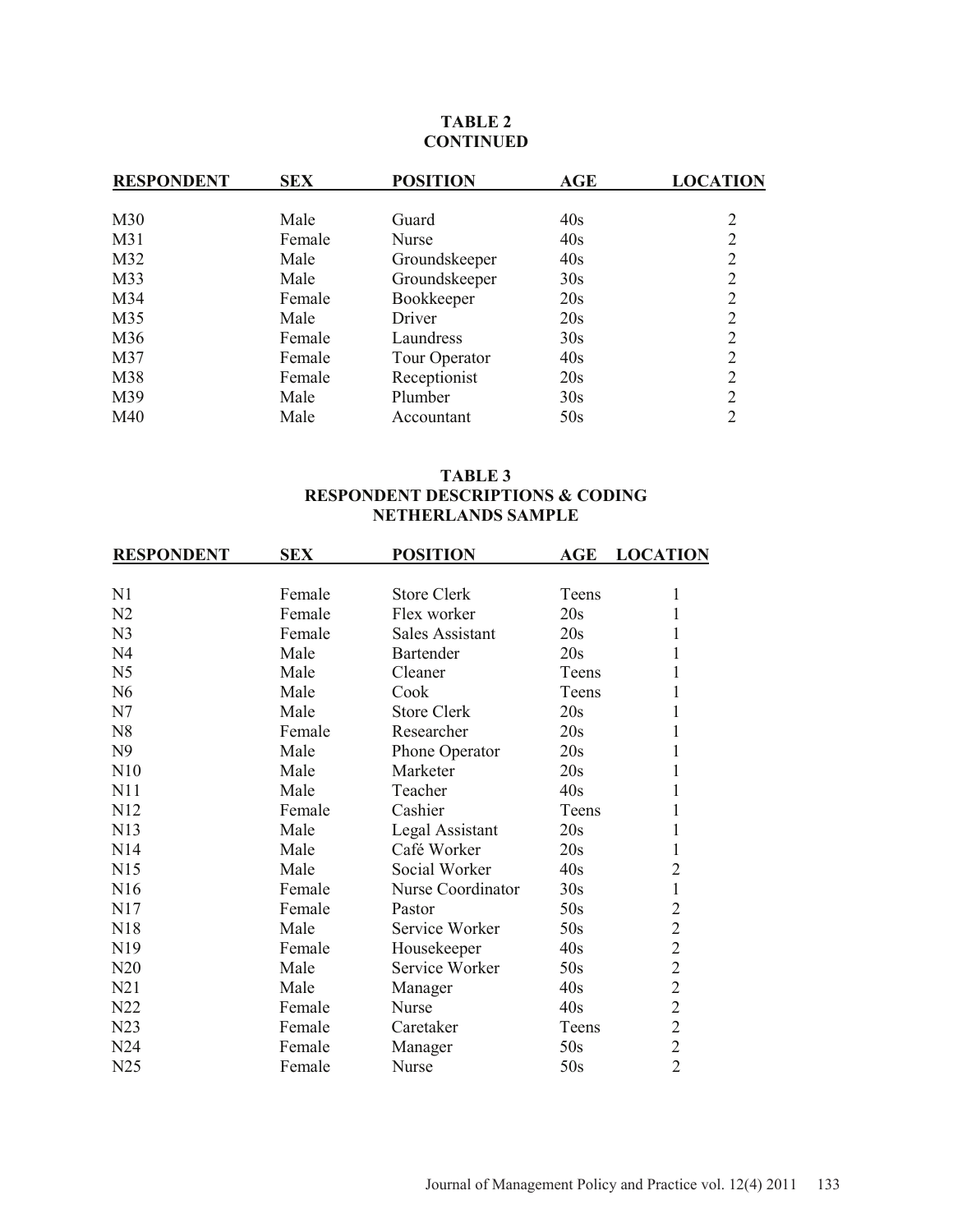| <b>RESPONDENT</b> | <b>SEX</b> | <b>POSITION</b>  | AGE   | <b>LOCATION</b> |
|-------------------|------------|------------------|-------|-----------------|
|                   |            |                  |       |                 |
| N26               | Female     | Janitor          | 40s   | $\overline{2}$  |
| N27               | Male       | Nurse            | 20s   | $\overline{2}$  |
| N <sub>28</sub>   | Female     | Housekeeper      | Teens | $\overline{2}$  |
| N <sub>29</sub>   | Female     | Janitor          | 40s   | $\overline{2}$  |
| N30               | Female     | Optician         | 20s   | $\overline{2}$  |
| N31               | Male       | Café Worker      | Teens |                 |
| N32               | Male       | Warehouse Worker | Teens | 1               |
| N33               | Female     | Dish Washer      | Teens | 1               |
| N34               | Male       | Hotel Manager    | 40s   | 1               |
| N35               | Female     | Housekeeper      | 50s   | 1               |
| N36               | Female     | Nurse            | 20s   | $\overline{2}$  |
| N37               | Male       | Manager          | 50s   | $\overline{2}$  |
| N38               | Female     | Admin. Assistant | 20s   | $\mathbf{1}$    |
| N39               | Male       | Janitor          | 40s   | $\overline{2}$  |
| N40               | Male       | <b>Bartender</b> | Teens |                 |
|                   |            |                  |       |                 |

# **TABLE 3 CONTINUED**

#### **Data Collection**

 Data collection engaged a Direct Values Inference Technique (Lenartowicz & Roth, 1999) where we measured the factors of the JDS via primary data collection. Three modalities were employed by 3 researchers in the 3 countries of interest. In most cases, on the job observations were conducted first to gain customer service protocols, group behavior norms and nonverbal communication ques. Managerial permission was granted before any observations, surveys or interviews took place. Next the survey administration took place, followed by interviews for clarification. Interviews were utilized to supplement the self-report questionnaires to benefit from the information rich face-to-face communication channel and to allow for explanation of concepts that might be culturally bound or culturally specific.

 All study participants spoke English and were willing to communicate in English on the survey. To prevent any loss of meaning, translators were on hand during the survey administration in Mexico and the Netherlands to clarify any vague language. Two research assistants facilitated translations during the interviews, including one native Mexican and one native Dutch. In addition, Canadian, Mexican and Dutch scholars participated in pre-tests of the surveys to ensure construct equivalence. Results of this pretest procedure confirmed the face validity of the instrument (Saxton & Dollinger, 2004). At this point, the 3 primary researchers reviewed and approved the contents of the document before it was administered to any service employees.

 A standard questionnaire of JDS dimensions, following Clark (2005) and Gomes (2003) was used. See Table 4 for sample questions. Additional questions requested demographic information such as age, sex, education/preparation, job level/position, job tenure. Prior research recognizes these demographic factors as predictors of job satisfaction (Bedian, Ferris and Kacmar, 1992; Robie, Ryan, Schmeider, Parra & Smith, 1998). However, the items were supplemented by questions presented in an open-ended format to retain respondent meaning and clarity. Participants were asked their opinions about skill variety, task identity, task significance, autonomy and feedback. During respondent observation, the researchers noted participant reactions and environmental conditions that might negate or inform the goals of the study. Observations minimize common method variance associated with the sole use of self-report indicators.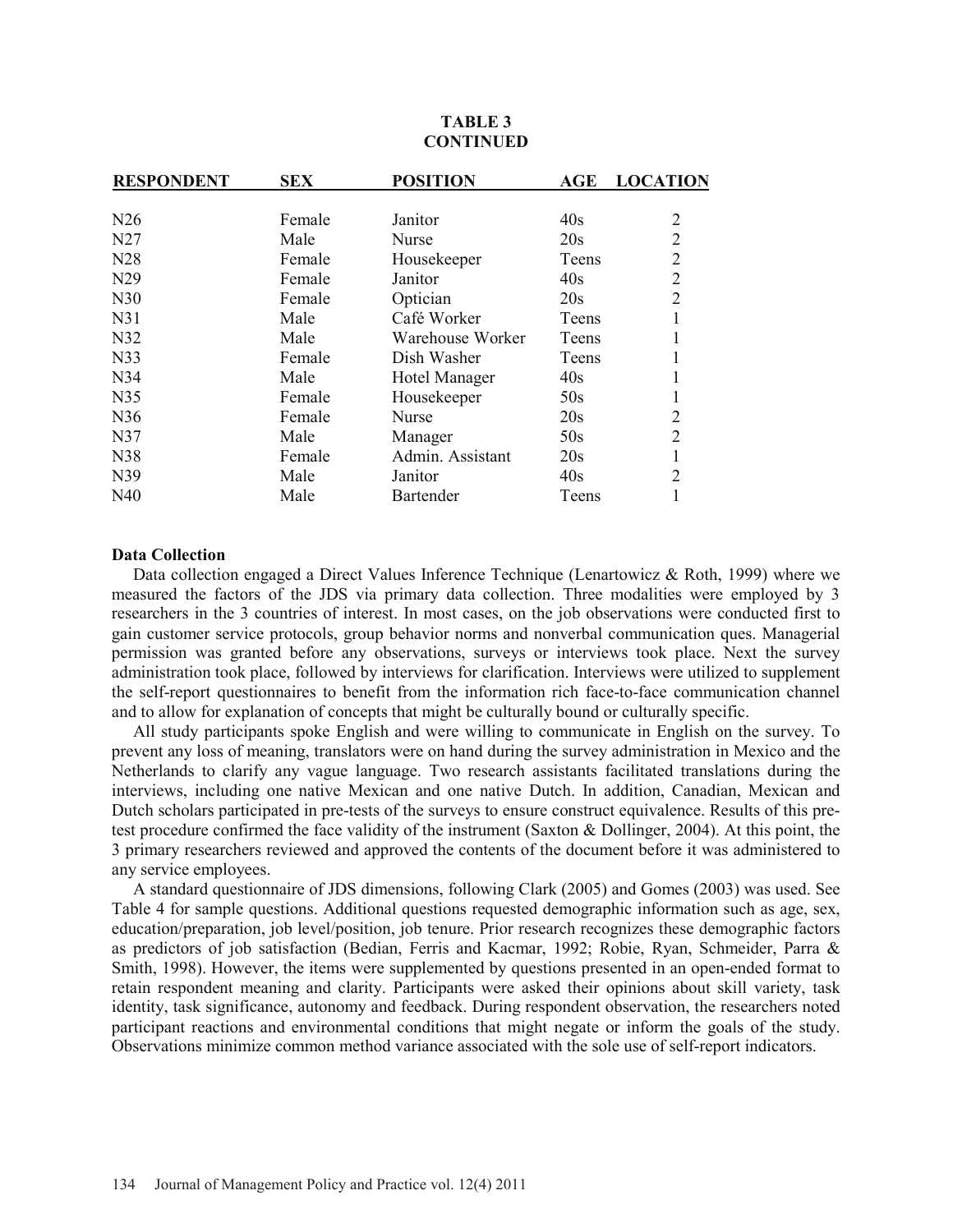# **TABLE 4 SAMPLE QUESTIONS FROM THE ORAL ADMINISTRATION OF THE JOB DIMENSION SURVEY**

# INDICATE TO WHAT EXTENT YOU AGREE WITH THE FOLLOWING STATEMENTS:

\_\_\_\_\_\_\_\_\_\_\_\_\_\_\_\_\_\_\_\_\_\_\_\_\_\_\_\_\_\_\_\_\_\_\_\_\_\_\_\_\_\_\_\_\_\_\_\_\_\_\_\_\_\_\_\_\_\_\_\_\_\_\_\_\_\_\_\_\_\_\_\_\_\_\_\_

- 1. Disagree
- 2. Somewhat Disagree
- 3. Neutral
- 4. Somewhat Agree
- 5. Agree
- 1. My job provides much variety
- 2. My job allows me the opportunity to complete the work I start
- 3. My job is one that may affect a lot of other people by how well the work is performed
- 4. My job lets me be left on my own to do my own work
- 5. My job provides feedback on how well I am performing as I am working
- 6. My job provides me with a variety of work
- 7. My job is arranged so that I have a chance to do the job from beginning to end.
- 8. My job is relatively significant in the organization.
- 9. My job provides the opportunity for independent thought and action.
- 10. My job provides me with the opportunity to find out how well I am doing.
- 11. My job gives me the opportunity to do a number of different things.
- 12. My job is arranged so that I may see projects through to their final completion.
- 13. My job is very significant in the broader scheme of things.
- 14. My job gives me considerable opportunity for independence and freedom in how I do my work.
- 15. My job provides me with the feeling that I know whether or not I am performing well or poorly.

## NOTE:

- Questions 1, 6 & 11 relate to skill variety
- Questions 2, 7 & 12 relate to task identity
- Questions 3, 8 & 13 relate to task significance
- Questions 4, 9 & 14 relate to autonomy

Questions 5, 10 & 15 relate to feedback about results

Survey questions are taken from: www.nwlink.com

# **Data Analysis**

 Each participant was coded alphabetically, then by gender, job title and location. This descriptive coding scheme is consistent with the process suggested by Miles and Huberman (1994). Then, the JDS factors were noted and recorded from the subject responses.

 Respondents' key factors were identified and coded (Miles and Domke-Damonte, 2000; Zhang and Rajagopalan, 2002) using the JCM framework. Line-by-line analysis of the transcripts was used in an open coding process to categorize the data into Hackman and Oldham's dimensions (Strauss & Corbin, 1998). The analysis was performed by each researcher independently, and it consisted of reading each transcribed interview and the corresponding coding themes and noting comments, observations and answers related to each job dimension. This activity was completed several times for each respondent's answers in order to identify missed items, to solidify interpretations and codes, and to facilitate validity (Miles and Domke-Damonte, 2000).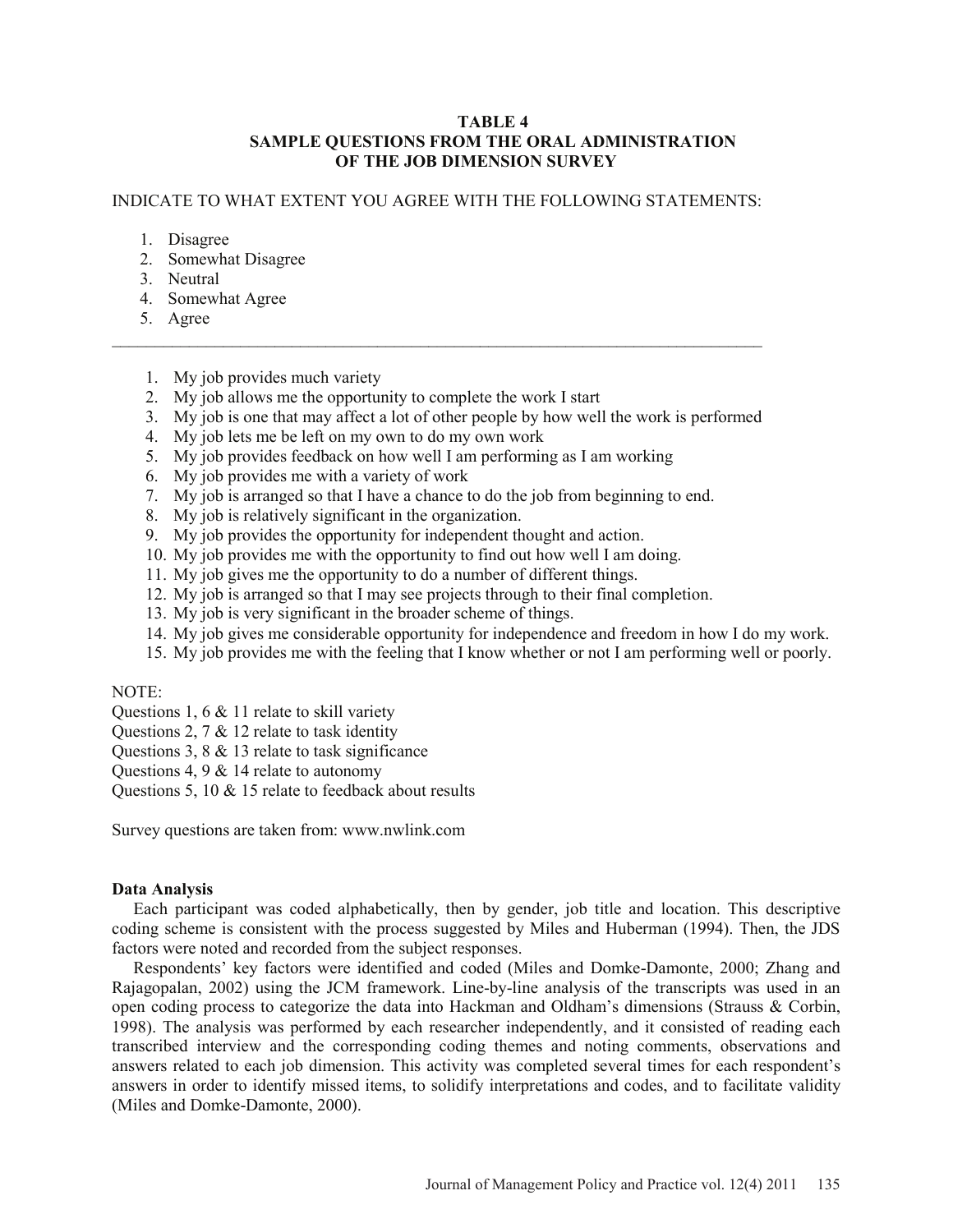Table 5 includes relevant definitions for the interview and survey constructs. These definitions were used for clarification and consistency purposes during the interview, observation and survey development stages. In addition, the definitions were used to assess reliability.

# **TABLE 5 DEFINITIONS OF CONSTRUCTS FROM THE JOB DIAGNOSTIC SURVEY**

 $\mathcal{L}_\mathcal{L} = \{ \mathcal{L}_\mathcal{L} = \{ \mathcal{L}_\mathcal{L} = \{ \mathcal{L}_\mathcal{L} = \{ \mathcal{L}_\mathcal{L} = \{ \mathcal{L}_\mathcal{L} = \{ \mathcal{L}_\mathcal{L} = \{ \mathcal{L}_\mathcal{L} = \{ \mathcal{L}_\mathcal{L} = \{ \mathcal{L}_\mathcal{L} = \{ \mathcal{L}_\mathcal{L} = \{ \mathcal{L}_\mathcal{L} = \{ \mathcal{L}_\mathcal{L} = \{ \mathcal{L}_\mathcal{L} = \{ \mathcal{L}_\mathcal{$ 

*Skill Variety* – the extent to which a job utilizes a mix of employee knowledge, skills and abilities

*Task Identity* – the extent to which a job involves completing a whole and specified project or piece of work

*Task Significance* – the extent to which a job makes a recognizable impact or contribution in the lives of others, whether they be inside or outside of the organization

*Autonomy* – the extent to which a job allows a worker independence and freedom in scheduling tasks and determining how the work will be accomplished

*Feedback* – the extent to which a job gives a worker data regarding the effectiveness of his or her efforts, either directly or indirectly

According to Hackman and Oldham, these 5 key job dimensions are followed by 3 critical psychological states, which are:

*Experienced Meaningfulness* – a state of cognition where employees perceive their work as being valuable and worthwhile

*Experienced Responsibility* – the extent to which an employee feels accountable personally for the outcomes of the work they perform

*Knowledge of Results* – the extent to which an employee, on a regular basis, is knowledgeable about and comprehends how effective they are performing their job tasks

Source: (www.nwlink.com)

 To ascertain the reliability of the coding schemes, the researchers evaluated the coded data with the interview transcripts and notes from the observations. This process incorporates two components of the triangulation method of meaning validation suggested by Lee (1991) for qualitative work. Another researcher also validated this coding scheme via knowledge of the interviews and reading through the transcripts. To check for inter-rater reliability, a list of dimensional definitions, respondent responses, and coding categories from Table 4 were given to *2* assistants unfamiliar with the study. The assistants were asked to classify each definition and response according to the coding category to which it corresponded. The results indicated strong evidence for reliability of the coding categories with inter-rater agreement of 80% and 74%, respectively and an interclass correlation of .91 and .90, respectively between each of the assistants and the researchers ( $p < .001$ ) (Miles and Domke-Damonte, 2000). These results were found to be appropriate indicators of internal consistency in the coding procedure. Lee-Ross (1998) utilized these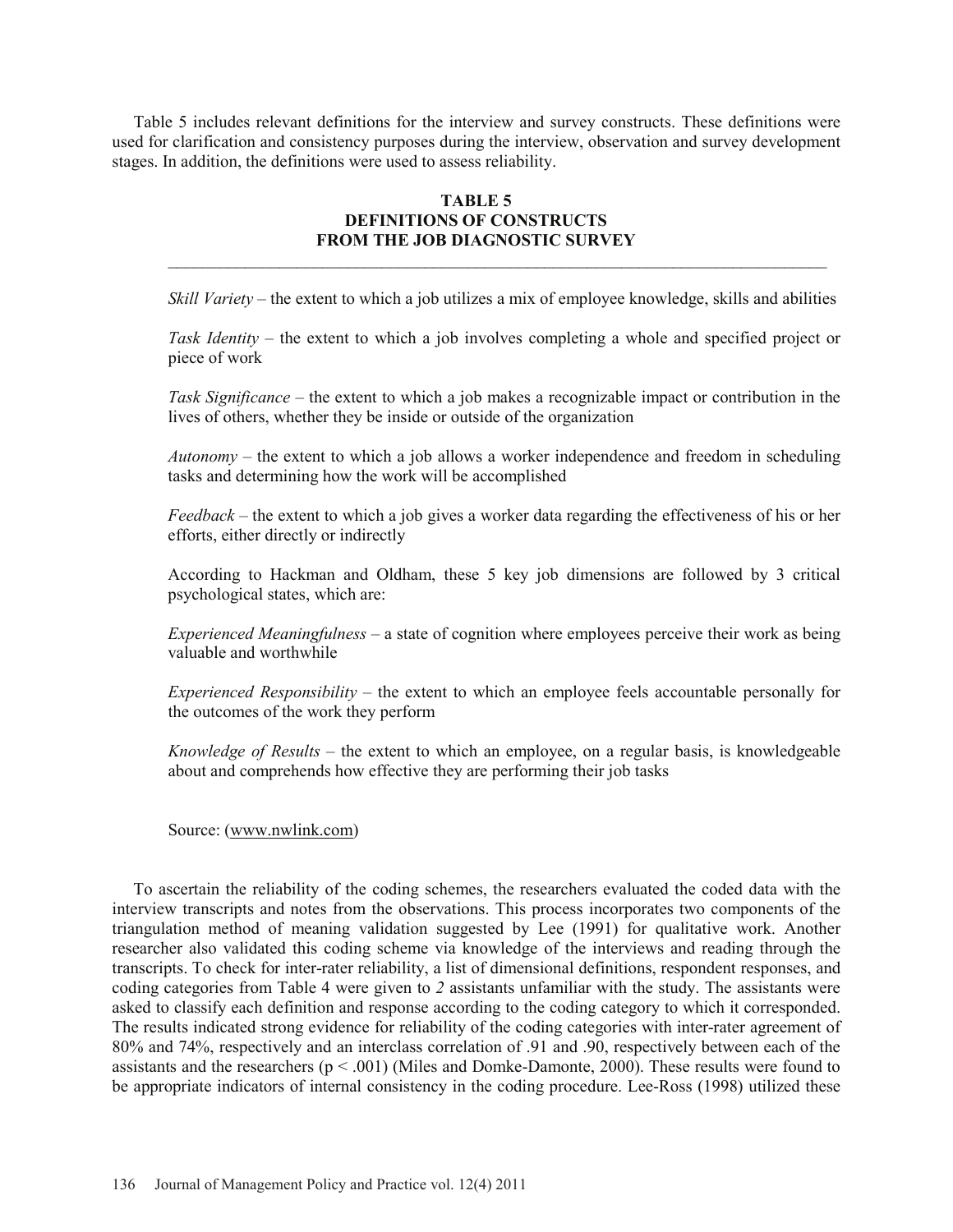same concepts when he established consistent reliability of the JDS and appropriate validity of the JCM using hotel workers in the United Kingdom.

### **RESULTS**

 A matrix is used to present the coded data in order to summarize the satisfaction state for each participant and evaluate it against Hackman and Oldham's (1975: 1980) theoretical framework. The averages for each sample on each dimension are shown in Table 6.

|                      | <b>CANADA</b> | <b>MEXICO</b> | <b>NETHERLANDS</b> |
|----------------------|---------------|---------------|--------------------|
| Skill Variety        | $2.96*$       | 2.31          | 2.46               |
| <b>Task Identity</b> | 3.23          | $4.05*$       | 3.38               |
| Task Significance    | 3.71          | $4.89**$      | 3.71               |
| Autonomy             | $4.68**$      | 4.42          | $4.45^{\circ}$     |
| Feedback             | $4.59*$       | 4.21          | 3.68               |
| Country Average      | 3.83          | 3.98          | 3.54               |

# **TABLE 6 AVERAGE SCORES FOR 5 CORE DIMENSIONS OF THE JDS (5 POINT SCALE)**

\* Dimension high

 $\wedge$  Country high

#### **Canadian Results**

 As seen from the scale averages for the responses in Table 6, the Canadian sample lends support for the JDS. The Canadian employees showed above average agreement with the statements, with an average of 3.83 on a 5 point scale, where 5 indicates strong agreement with the positive statement regarding the job dimension. The highest level of satisfaction occurred in the area of autonomy, while the lowest level of satisfaction occurred in the area of skill variety. This finding suggests that the Canadian managers should encourage autonomy on the job, and also work to implement job enrichment techniques as well as expand the scope of employee jobs in this environment. These workers exhibited the middle average of the 3 focal countries for the facets of the JDS, indicating neither the highest nor the lowest level of satisfaction. This result could have been due to a central tendency of the respondents on the survey. The Canadian respondents were the most highly trained of the 3 countries and had the highest levels of education. Good relationships between workers and managers yielded a high knowledge of results, as these employees felt they were performing their jobs "effectively and efficiently." Affective outcomes for the Canadians were evident in their desire for training: "I want to take advantage of all of the training the company offers so I can grow personally and professionally" supported the affective outcome of growth satisfaction. Intrinsic motivation was noted in statements such as "Our manager does motivate us at work. But I rely on my own self motivation more."

 Almost all of the Canadian participants labeled themselves as spiritual. They had the widest religious affiliations, including Muslim, Jewish, Catholic, Protestant and Buddhist. Most agreed that their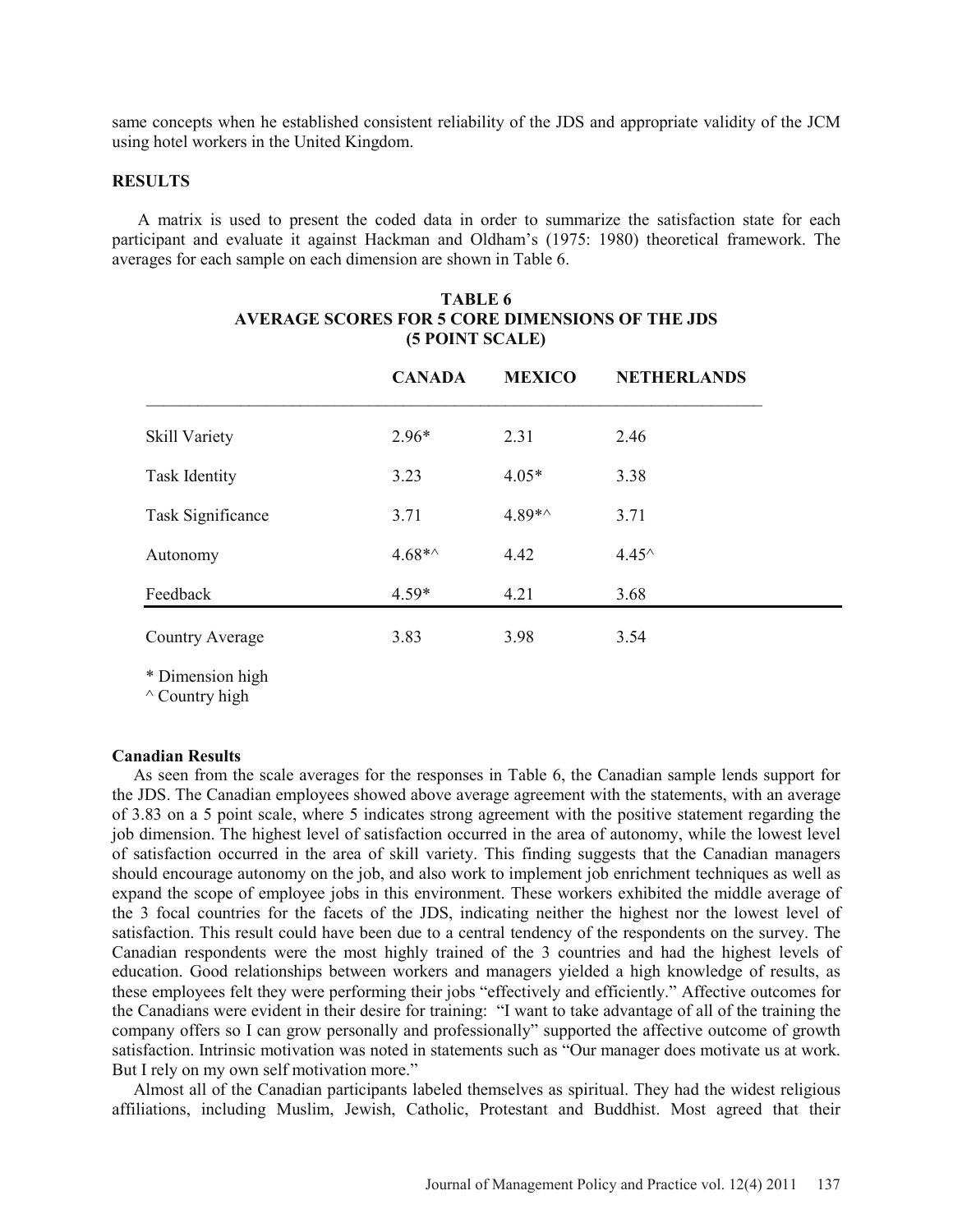spirituality facilitated job satisfaction. One comment was "I am spiritual, both on the job and off the job." Another comment was "I would not keep this job if I felt that it compromised my religious beliefs." The Canadian workers showed much tolerance and acceptance of others' religious beliefs, with comments such as "I respect the spirituality of others."

### **Mexican Results**

 The Mexican sample also yields strong support for the JDS. Table 6 shows that the Mexican employees had the highest average agreement scores, at 3.98 on a 5 point scale, thus they expressed the most satisfaction on the 5 dimensions. This is possibly due to the high unemployment rate in Mexico and the transient nature of the many jobs in the service sector, thus the workers were happy to be employed. These employees showed the highest satisfaction with task significance and the lowest satisfaction with skill variety. This finding would indicate that managers should continue to provide meaningful work assignments for their employees, especially those with customer contact as indicated by several participants. The managers should also work to actively increase the type and breadth of the tasks of their employees. These employees stated that they felt their work was very meaningful, especially those who worked directly with customers. "I care about my customers" was a common sentiment. For the Mexican workers, affective outcomes in the area of internal motivation at work overlapped their spirituality sentiments in some cases. Many respondents showed a reliance on God and expressed their faith at work through comments such as "I rely on God for everything." And "I keep God close at work." The Mexican workers exhibited the most responses for the spirituality questions, indicating the importance of spirituality in the workplace for them.

### **Netherlands Results**

 The sample from the Netherlands yielded the lowest satisfaction rating of the three groups, with an average satisfaction rating of 3.54 on a 5 point scale. This could have been due to the low mobility of workers to transfer to different markets with new job opportunities. Therefore, managers in these organizations should investigate why employees exhibit relatively low satisfaction states, perhaps through focus groups or one-on-one meetings. This group was most satisfied with autonomy on the job and least satisfied with skill variety at work. Thus, the Dutch managers should continue to emphasize autonomous decision making for employees. Also they should increase the training and development opportunities for their workers while adding new tasks to add to the skill variety of the jobs. It is not surprising that some of the Dutch workers mentioned being pleased with their level of responsibility on the job, as Hackman and Oldham (1980) linked this job dimension to the psychological state of experienced responsibility. The affective outcomes for the Netherlands workers were manifest primarily as self motivation and individualistic personalized growth accounts. Typical sentiments reflected a self reliance to move forward in their careers and a practical and pragmatic approach to personal and professional growth.

 Spirituality comments ran the gamut with this cohort. Some professed to be Atheists and Agnostics, while others were Roman Catholics, Reformed Christians and Buddhists, and some simply stated "none" when asked about religion. This group did not make many connections between job satisfaction and spirituality. "It's not important to me", "Whatever makes you happy" and "I'm religious in my own specific way" were some of the comments made. Few expressed strong spiritual views. This finding should merit further study and follow up.

#### **Hofstede Application**

 In light of the support for Hackman and Oldham's (1975; 1980) framework and the different findings across the countries, several themes emerged from this study that are similar to Hofstede's dimensions of culture (1980, 2005). In this section, we include a cultural analysis using the Hofstede framework to add meaning to our findings. Although Hofstede's information is at the country-level and our information is at the individual level, his results are relevant for the insights gained here because our participants exhibited similar tendencies on the 5 dimensions of culture in informal discussions during the interview stage. The results of Hofstede's 2005 findings on the 5 cultural dimensions are included in Table 7 below.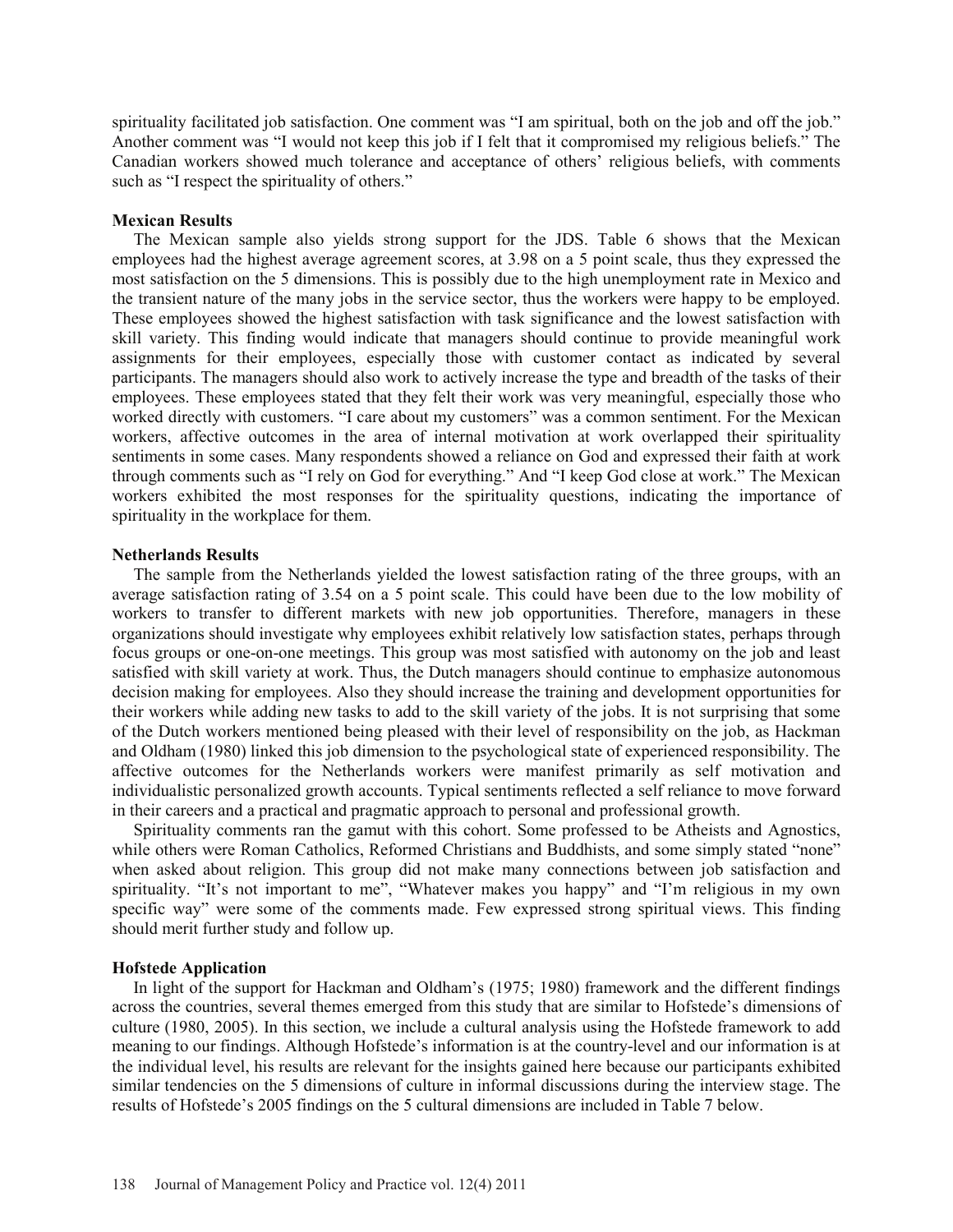## **TABLE 7 CULTURAL DIMENSION SCORES FOR CANADA, MEXICO AND THE NETHERLANDS**

 $\mathcal{L}_\text{max} = \frac{1}{2} \sum_{i=1}^n \mathcal{L}_\text{max}(\mathbf{z}_i - \mathbf{z}_i)$ 

HOFSTEDE'S 2005 FINDINGS (STANDARDIZED SCALE: 0-100)

#### POWER DISTANCE

| <b>CANADA</b>        | 39 |
|----------------------|----|
| <b>MEXICO</b>        | 81 |
| <b>NETHERLANDS</b>   | 38 |
| <b>INDIVIDUALISM</b> |    |
| <b>CANADA</b>        | 80 |
| <b>MEXICO</b>        | 30 |

NETHERLANDS 80

### MASCULINITY

| <b>CANADA</b>      | 52 |
|--------------------|----|
| <b>MEXICO</b>      | 69 |
| <b>NETHERLANDS</b> | 14 |

### UNCERTAINTY AVOIDANCE

| <b>CANADA</b>      | 48  |
|--------------------|-----|
| <b>MEXICO</b>      | 82. |
| <b>NETHERLANDS</b> | 53  |

## CONFUCIAN DYNAMISM/LONG TERM ORIENTATION

| CANADA             | 23    |
|--------------------|-------|
| <b>MEXICO</b>      | $60*$ |
| <b>NETHERLANDS</b> | 44    |

Source: Hofstede & Hofstede, *Cultures and Organizations, Software of the Mind*, 2005 \*Mexico was not included in the long term orientation study. This is a score given by our Mexican study participants.

### *Canada*

 The results from Canada show that the service employees exhibit many of Hofstede's cultural dimensions for the country. For example, Canada scored 80 on the collectivism-individualism continuum, with 0 being collectivist. This was evident in respondent comments regarding their jobs such as "I am responsible for my work" and the overriding theme that "I answer to myself" Additionally, some expressed the desire to move up into management positions, which require individualistic thinking skills. The respondents demonstrated the concept of masculinity as evident in the plaques and awards and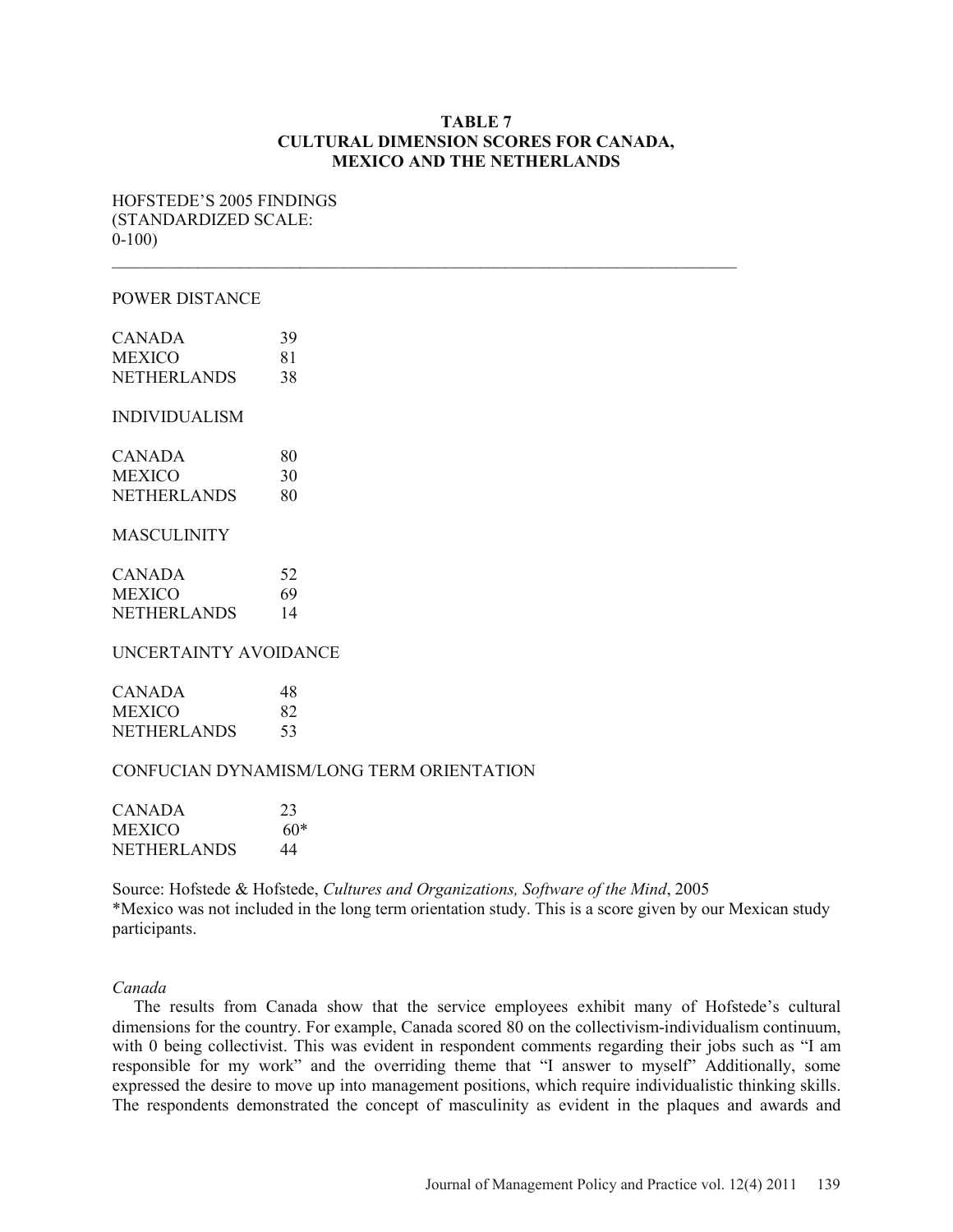"employee of the month" recognitions that were evident in the workplace. Some employees showed agreement with Hofstede's findings on the long term orientation dimension (Canada = 23 with 0 being short term oriented). This result is likely due to influences from the United States, where employees are typically focused on present day work issues rather than future work issues. Here a typical response was "I worry about today, not tomorrow." The task identity dimension is related to Hofstede's uncertainty avoidance dimension, Canada scored a 48 where 100 is avoidant. Employees were not overly talkative on this topic, with some expressing the desire for more direction in their jobs and some expressing the desire for less direction from their managers. The autonomy dimension is related to Hofstede's high power distance, where Canada scored 39 out of 100, where 100 represents distant power. These employees were most satisfied with their level of autonomy on the job. "We work with our manager to solve problems." was an indicative response.

#### *Mexico*

 The relationships exhibited by the respondents both on the job and off the job, as well as the behaviors they describe in the surveys indicate a collectivist workplace. "We get along quite well" was a quote given by a Mexican transportation employee to describe coworker and managerial associations. Several participants worked with family members in the workplace and the strong family bonds carried over into the work environment. This finding is in agreement with Hofstede's (1980, 2005) results, where Mexico showed collectivist preferences with a score of 30, with 100 being individualistic. Most likely the service industry focus on customer service reflected in this team orientation. Mexico did not have a rating by Hofstede (1980; 2005) for long-term orientation, but the participants displayed long term oriented preferences, with allusions to tradition, family and "working for a better tomorrow." No statements were made by respondents that discussed gaining power or authority. "I am satisfied with the power that I have." was one response given, aligning with Hofstede's score of 81 on power distance where 100 is distant power. Mexico ranked rather high on masculinity in Hofstede's studies, with a score of 69 where 100 is masculine. One comment was "My work here helps me to buy nice things for my family. It allows me to have a nice life."

### *The Netherlands*

 The finding that the Netherlands employees showed the lowest level of satisfaction with the skill variety dimension suggests that they would enjoy and benefit from programs such as job enlargement and job enrichment. One employee stated that she wanted to "Get a college degree in law school"; thus, her current job as a flex worker was not meeting her needs in terms of the variety of skills used on the job. Interestingly, Canada and the Netherlands scored within 1 point of each other on Hofstede's power distance rating, with scores of 39 and 38, respectively, where 100 is power distant. One participant echoed this rating by stating they believed in "equality for everybody." Both groups exhibited satisfaction with the degree of power they held in society and on the job, as evidenced by the lack of comments detailing a desire for more power and authority. Also interesting was the fact that Canada and the Netherlands scored the same on Hofstede's individualism continuum, with a score of 80 where 100 is individualistic. Comments from the Dutch participants regarding a dedication to continuing their educations and the importance of "everybody's own choice" indicate a strong sense of self that embraces individualism. The Netherlands scored a 14 on Hofstede's cultural dimension of masculinity, where 100 = masculine. This was quite different than Canada's score of 48 and Mexico's score of 82. Employees showed concern for relationships, aesthetics and harmony at work, more so than the masculine values of power, wealth and possessions. Discussions about future professional plans revealed a common theme about getting more education in order to get a better job, which suggests a long term focus for the Dutch employees. This finding correlates with Hofstede's score for the Netherlands on Confucian Dynamism/Long Term Orientation, as the Dutch scored 44, where 100 = long term oriented. Hofstede found the Dutch to be in the middle regarding uncertainty avoidance, with a score of 53 where 100 = avoidant. In interviews, the employees expressed neither a desire to avoid uncertainty nor a desire to access uncertainty. Thus, they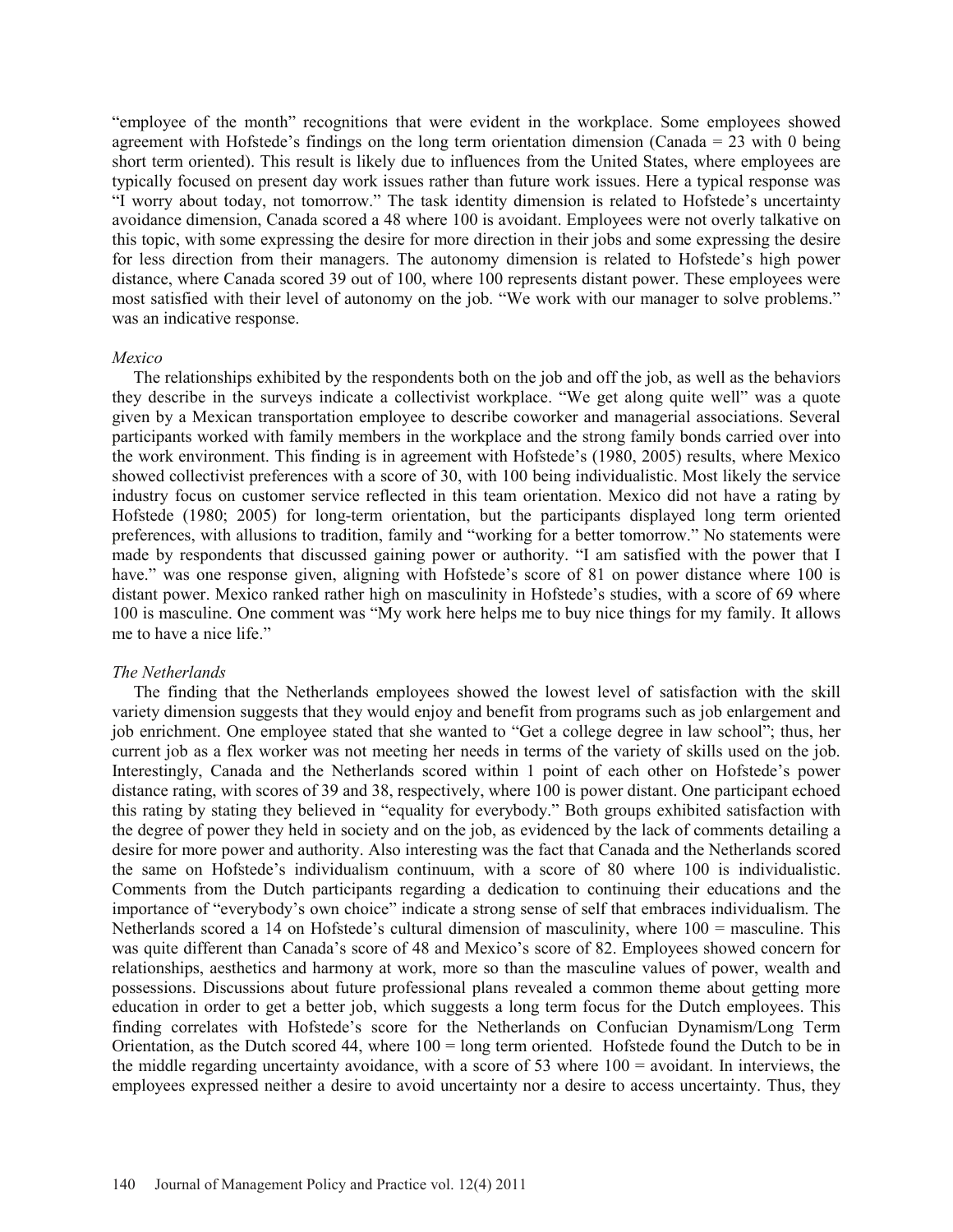seem to understand the need for some uncertainty in the workplace. Most likely their government structure of socialism influences this finding.

### **DISCUSSION**

 Job satisfaction is a concept that has application to the global workplace, but it must be framed within the appropriate cultural context. Therefore, it is important to understand its meaning from a country and cultural perspective. By using Hackman and Oldham's (1975) Job Characteristics Model in Canada, Mexico and The Netherlands, our results give support to the model, as workers in each country understood and expressed various levels of satisfaction on the 5 dimensions. When reviewing these results relative to Hofstede's (1980; 2005) work, we can associate some of the observed differences to the influence of culture. We also acknowledge the role that spirituality played in job satisfaction among the workers, as evidenced by their statements in our surveys and interviews. Our results indicate that job satisfaction is a result of external and internal influences. There are a number of cultural, gender, institutional, socio-economic and societal issues that should be considered. Including Hofstede's (1980, 2005) cultural dimensions in the study adds meaning and insights that incorporate many of these variables.

 Study limitations include possible loss of meaning through interpretation and translation. The Growth Need Strength variable was omitted here but it may be included in future work. In addition, the research might be taken to the next level with quantitative follow-up and other cross-cultural extensions. Due to the exploratory nature of this research, formal statistical non-parametric and parametric procedures were not considered appropriate for this study. Though the sample size is typical for qualitative data, further larger-sample analyses could add to the themes highlighted in this paper by analyzing the degree to which these attitudes and observations exist in other cultures and environments.

 Finally, as we consider the factors that motivate employees across cultures, we find universal themes that have different applications in different nations. We hope that our early results will inspire other international business researchers to analyze the complex relationships between culture, job satisfaction and spirituality for employees in the workplace. Through collaborative studies, where findings are shared and communicated, such work could lead to new theories that will allow global managers and employees to maximize job satisfaction and job performance simultaneously. The considerations of culture and spirituality should prevent managers from applying a one size fits all approach to employee job satisfaction and motivation.

# **REFERENCES**

Barkema, H. and Vermeulen, F. (1997). What differences in cultural backgrounds of partners are detrimental for international joint ventures? *Journal of International Business Studies*, 28: 845-864.

Barro, R. and McCleary, R. (2003). Religion and economic growth across countries, *American Sociological Review*, 68:5, 760.

Bedian, A., Ferris, G. and Kacmar, K. (1992). Age, tenure and job satisfaction: A tale of two perspectives. *Journal of Vocational Behavior*, 27: 33-48.

Brannen, M. and Salk, J. (2000). Partnering across borders: Negotiating organizational culture in a German-Japanese Joint Venture. *Human Relations*, 53(4): 451-487.

Cavanagh, G. and Bandsuch, M. (2002). Virtue as a benchmark for spirituality in business, *Journal of Business Ethics*, 38: 109-117.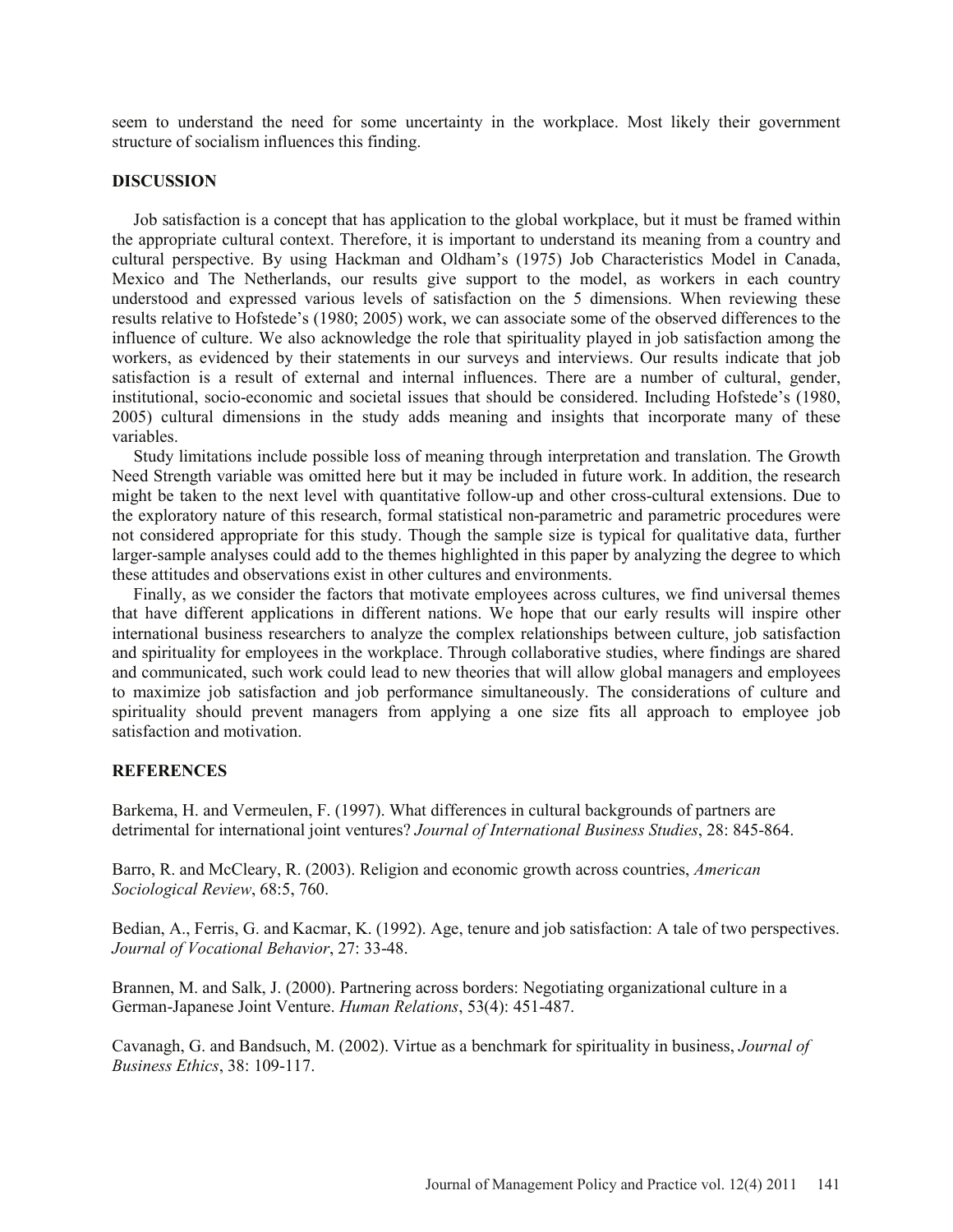Chandy, P. and Williams, R. (1994). The impact of journals and authors on international business research: A citation analysis of JIBS articles. *Journal of International Business Studies*, 25: 715-728.

Clark, D. (2005). Performance, learning, leadership and knowledge. Retrieved January 29, 2007 from http:www.nwlink.com/~donclark/leader/jobsurvey.html

Corderly, J. and Sevastos, P. (1993). Responses to the original and revised Job Diagnostic Survey: Is education a factor in responses to negatively worded items? *Journal of Applied Psychology*, 78, 141-163.

DeVaro, J., Li, R. & Brookshire, D. (2007). Analysing the job characteristics model: New support from a crosssection of establishments. *International Journal of Human Resource Management, 18*(6), 986-1003.

Emmons, R.A. (1999). *The psychology of ultimate concerns: Motivation and spirituality in personality,* New York: Guilford Press.

Fernando, M., and Nilakant, V. (2008). The place of self-actualisation in workplace spirituality: Evidence from Sri Lanka, *Culture and Religion*, 9:3, 233-249.

Garg, P. and Rastogi, R. (2006). New model of job design: motivating employees' performance. *The Journal of Management Development*, 25: 572-583.

Glaser, B.G. and Strauss, A.L. (1967). *The discovery of grounded theory: strategies for qualitative research*. Chicago: Aldine Publishing Company.

Gomes, A. (2003). *A cultural assessment of employee motivation in the Brazilian hotel industry: A comparison between the northeast and the southeast.* Unpublished master's thesis, University of Nevada, Las Vegas.

Hackman, J. and Lawler, E. (1971). Employee reactions to job characteristics. *Journal of Applied Psychology*, 55:259-286.

Hackman, J. and Oldham, G. (1975). Development of the job diagnostic survey. *Journal of Applied Psychology,* 60:159-170.

Hackman, J. and Oldham, G. (1980). *Work design*. Reading, MA: Addison Wesley.

Herzberg, F., Mausner, B. and Snyderman, B. (1959). *The motivation to work.* NY:Wiley.

Hofstede, G. (1980). *Culture's consequences: International differences in work-related values*. Beverly Hills CA: Sage.

Hofstede, G. (1980). Motivation, leadership and organization: do American theories apply abroad? *Organizational dynamics* (summer), 42-63.

Hofstede, G. and Bond, M. (1988). The Confucius connection. *Organizational Dynamics*, 16, no. 4: 5-12.

Hofstede, G. and Hofstede, G.J. (2005). *Cultures and organizations: Software of the mind*. New York: McGraw-Hill.

Hui, M., Au, K., and Fock, H. (2004). Empowerment effects across cultures. *Journal of International Business Studies*, 35: 46-73.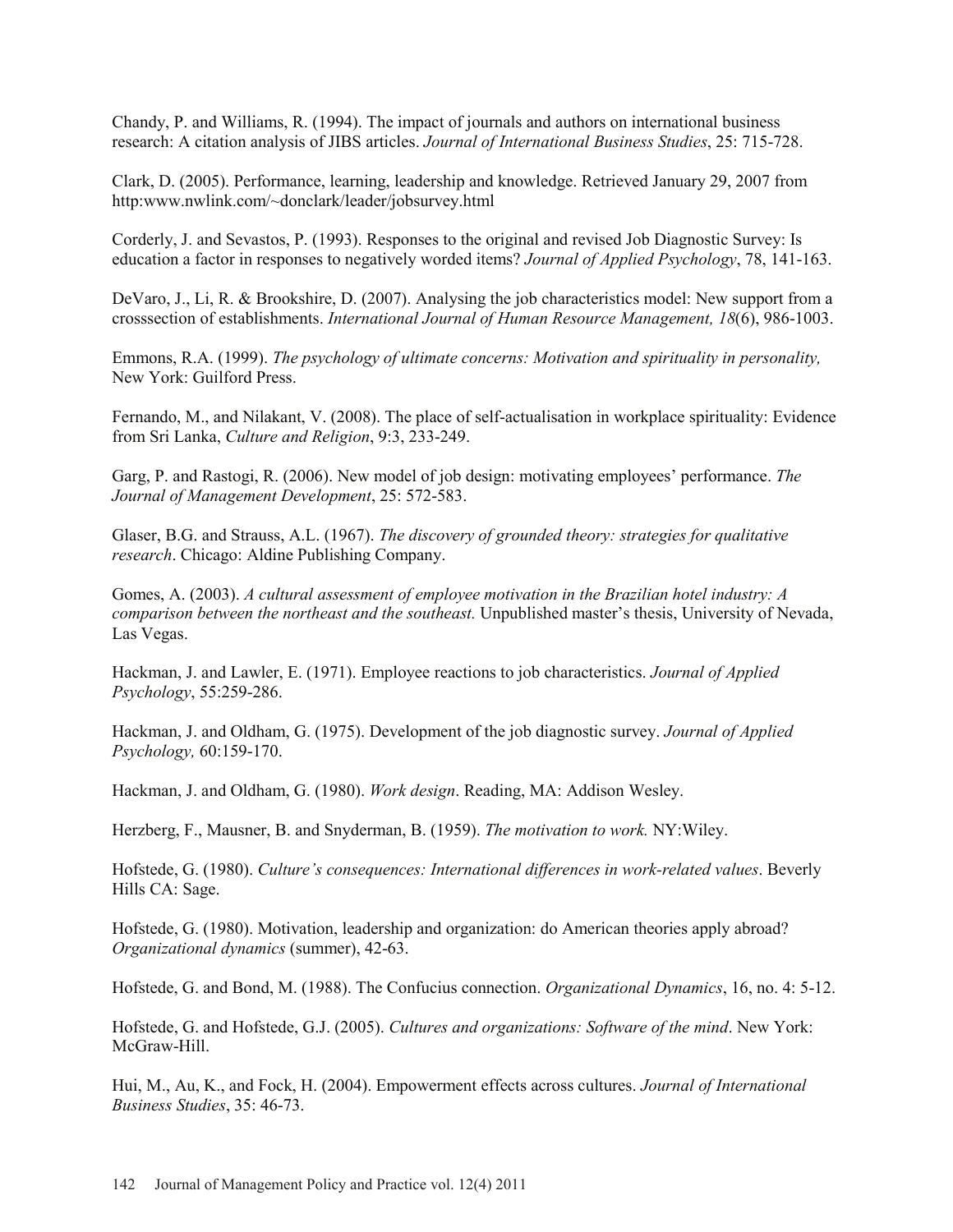Hwang, I and Chi, D. (2005). Relationships among internal marketing, employee satisfaction and international hotel performance: An empirical study. *International Journal of Management*, 22: 285-293.

Katz, D., and Kahn, R. (1978). *The social psychology of organizations*. New York: Wiley.

Kogut, B. and Singh, H. (1988). The effect of national culture on the choice of entry mode. *Journal of International Business Studies,* 19: 411-432.

Kulik. C., Kulik, J. and Schwalb, B. (1986). The effectiveness of computer-based adult education: A meta-analysis. *Journal of Educational Computing Research,*2,235-252.

Lee, A.S. (1991). Integrating positivist and interpretive approaches to organizational research. *Organizational Science,* 4: 342-364.

Lee-Ross, D. (1998). A practical theory of motivation applied to hotels. *International Journal of Contemporary Hospitality Management,* 10: 68-74.

Lee-Ross, D. (2005). Perceived job characteristics and internal work motivation: An exploratory crosscultural analysis of the motivational antecedents of hotel workers in Mauritius and Australia. *The Journal of Management Development*, 24: 253-266.

Lenartowicz, T. and Roth, K. (1999). Does subculture within a country matter? A cross-culture study of motivational domains and business performance in Brazil. *Journal of International Business Studies*, 32(2): 305-325.

Lenartowicz, T. and Roth, K. (2001). A framework for culture assessment. *Journal of International Business Studies,* 30(4): 781-798.

Marschan-Piekkari, R. and Welch, C. (2004). *Handbook of qualitative research methods for international business*. Northampton, MA: Edward Elgar, pp. 5-7.

Miles, A.K. and Domke-Damonte, D.J. (2000). Bed and breakfast homes: a life of leisure or a stressful encounter? *New England Journal of Entrepreneurship*, 3:1, 57-66.

Miles, A.K., Sledge, S. and Coppage. S. (2008). Linking spirituality to workplace benefits: An analysis of the Brazilian Candomblé, *Culture and Religion*, 9:3, 211-232.

Miles, M.B. and Huberman, A.M. (1994). *Qualitative data analysis.* Sage Publications: London.

Mohamed, A., Wisnieski, J. and Syed, A. (2004). Towards a theory of spirituality in the workplace, *Competitiveness Review*, 14:1/2, p. 102-108.

Ohmae, K. (1985). *Triad Power*. New York: Free Press.

Oishi, S., Diener, E., Lucas, R. and Eunkook, S. (1999). Cross-cultural variations in predictors of life satisfaction: Perspectives from needs and values. *Personality and Social Psychology Bulletin*, 25: 980- 990.

Piccolo, R. and Colquitt, J. (2006). Transformational leadership and job behaviors: The mediating role of core job characteristics*. Academy of Management Journal*, 49: 327-340.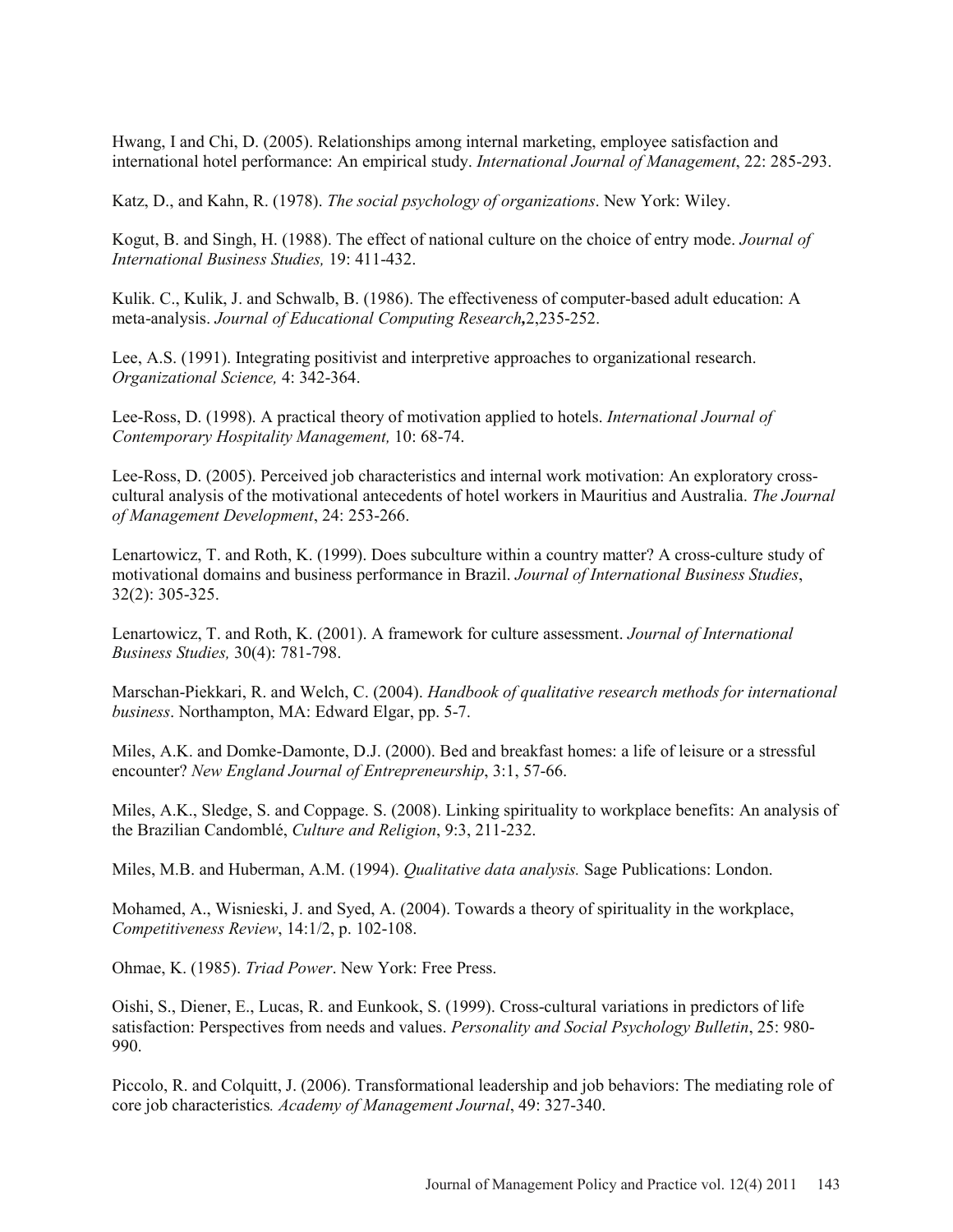Pierce, J., Jussila, I., and Cummings, A. (2009). Psychological ownership within the job design context: Revision of the Job Characteristics Model. *Journal of Organizational Behavior*, 30(4), 477–496.

Ritter, J. and Anker, R. (2002). Good jobs, bad jobs: Workers' evaluations in five countries. *International Labour Review*, 141: 331-345.

Robie, C., Ryan, A., Schmeider, R., Parra, L. and Smith, P. (1998) . The relation between job level and job satisfaction. *Group and Organization Management*, 23: 470-495.

Sadler-Smith, E., El-Kot, G., and Leat, M. (2003). Differentiating work autonomy facets in a non-western context. *Journal of Organizational Behavior*, 24: 709-720.

Saxton, T. and Dollinger, M. (2004). Target reputation and appropriability: picking and deploying resources in acquisitions. *Journal of Management*, 30(1): 123-147.

Schlegelmilch, B. and Robertson, D. (1995). The influence of country and industry on ethical perceptions of senior executives in the U.S. and Europe. *Journal of International Business Studies*, 26(4): 859-881.

Schneider, B. (1985). Organizational behavior. *Annual Review of Psychology*, 36: 573-611.

Sivakumar, K. and Nakata, C. (2001). The stampede toward Hofstede's framework: Avoiding the sample design pit in cross-cultural research. *Journal of International Business Studies*, 32: 555-574.

Sledge, S., Miles, A., and Coppage, S. (2008). What role does culture play? A look at motivation and job satisfaction among hotel workers in Brazil, *International Journal of Human Resource Management,* 19:9, 1667-1682.

Sondergaard, M. (1994). Hofstedes' consequences: A study of reviews, citations and replications. *Organization Studies*, 15: 447-456.

Smith, P., Kendall, L., and Hulin, C. (1969). *The measurement of satisfaction in work and retirement*. Chicago: Rand McNally.

Smith, P. and Schwartz, S. (1997). In J. Berry, M. Segall & C. Kagitcibasi (Eds.), *Handbook of Cross-Cultural Psychology*, 3: 77-118, Boston: Allyn & Bacon.

Spector, P. (1985). Measurement of human service staff satisfaction: Development of the job satisfaction survey. *American Journal of Community Psychology*, 13: 693-713.

Strauss A. and Corbin, J. (1998). *Basics of qualitative research*, 2<sup>nd</sup> ed., London: Sage.

Thierry, H. (1998). Motivation and satisfaction. In P. Drenth, H. Thierry, C. de Wolff (Eds.), *Handbook of work and organizational psychology: volume 4 organizational psychology*: 253-289.

Thomas, D., and Au, K. (2002). The effect of cultural differences on behavioral responses to low job satisfaction. *Journal of International Business Studies*, 33: 309-326.

Wheaton, A. and Baird, C. (2002). *Synergistic spirituality: The intersection of spiritual values, organizational culture and ethics*, Paper presented at the annual conference of the Academy of Management, Denver, CO.